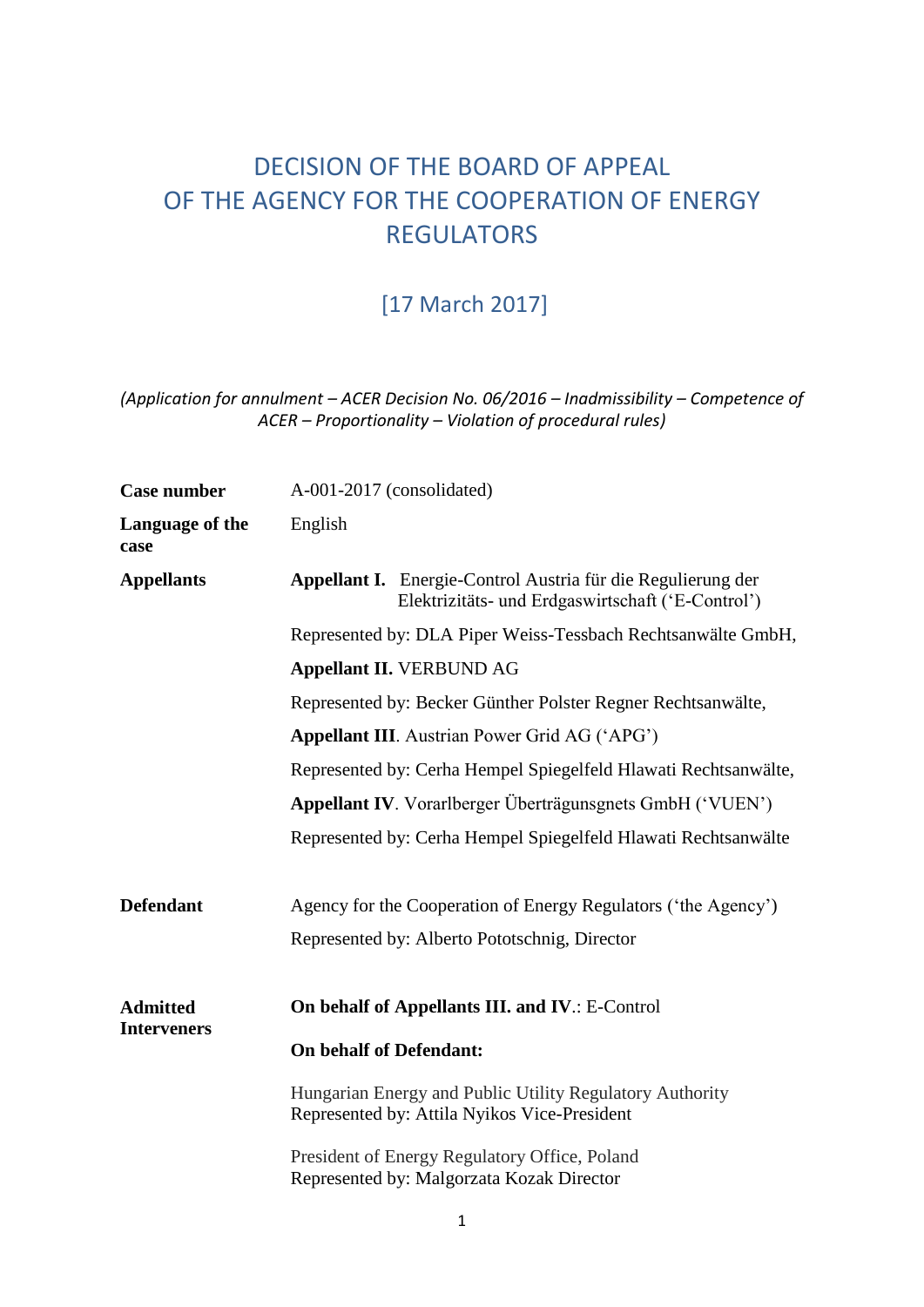| Chairwoman of the Energy Regulatory Office (Czech Republic)<br>Represented by: Alena Vitásková                                                                                                                                                                                                                                                                                   |
|----------------------------------------------------------------------------------------------------------------------------------------------------------------------------------------------------------------------------------------------------------------------------------------------------------------------------------------------------------------------------------|
| <b>MAVIR Hungarian Independent TSO</b><br>Represented by: Attila Lengyel, Director of Legal Affairs                                                                                                                                                                                                                                                                              |
| POLSKIE SIECI ELEKTROENERGETYCZNE SPOŁKA<br>AKCYJNA (PSE S.A.)<br>Represented by: Wojciech Wrochna                                                                                                                                                                                                                                                                               |
| Annulation of Decision no 06/2016 ('the Contested Decision') of 17<br>November 2016 adopted by the Agency for the Cooperation of<br>Energy Regulators pursuant to Article 19 of Regulation (EC) No<br>713/2009 of the European Parliament and of the Council of 13 July<br>2009 establishing an Agency for the Cooperation of Energy<br>Regulators (OJ L 211, 14.08.2009, p. 1). |
|                                                                                                                                                                                                                                                                                                                                                                                  |

## THE BOARD OF APPEAL

composed of Andris Piebalgs (Chairman), Mariano Bacigalupo Saggese, Yvonne Fredriksson, Jean-Yves Ollier (Rapporteur), Mariusz Swora, Michael Thomadakis (Members).

**Registrar**: Andras Szalay

gives the following

## D e c i s i o n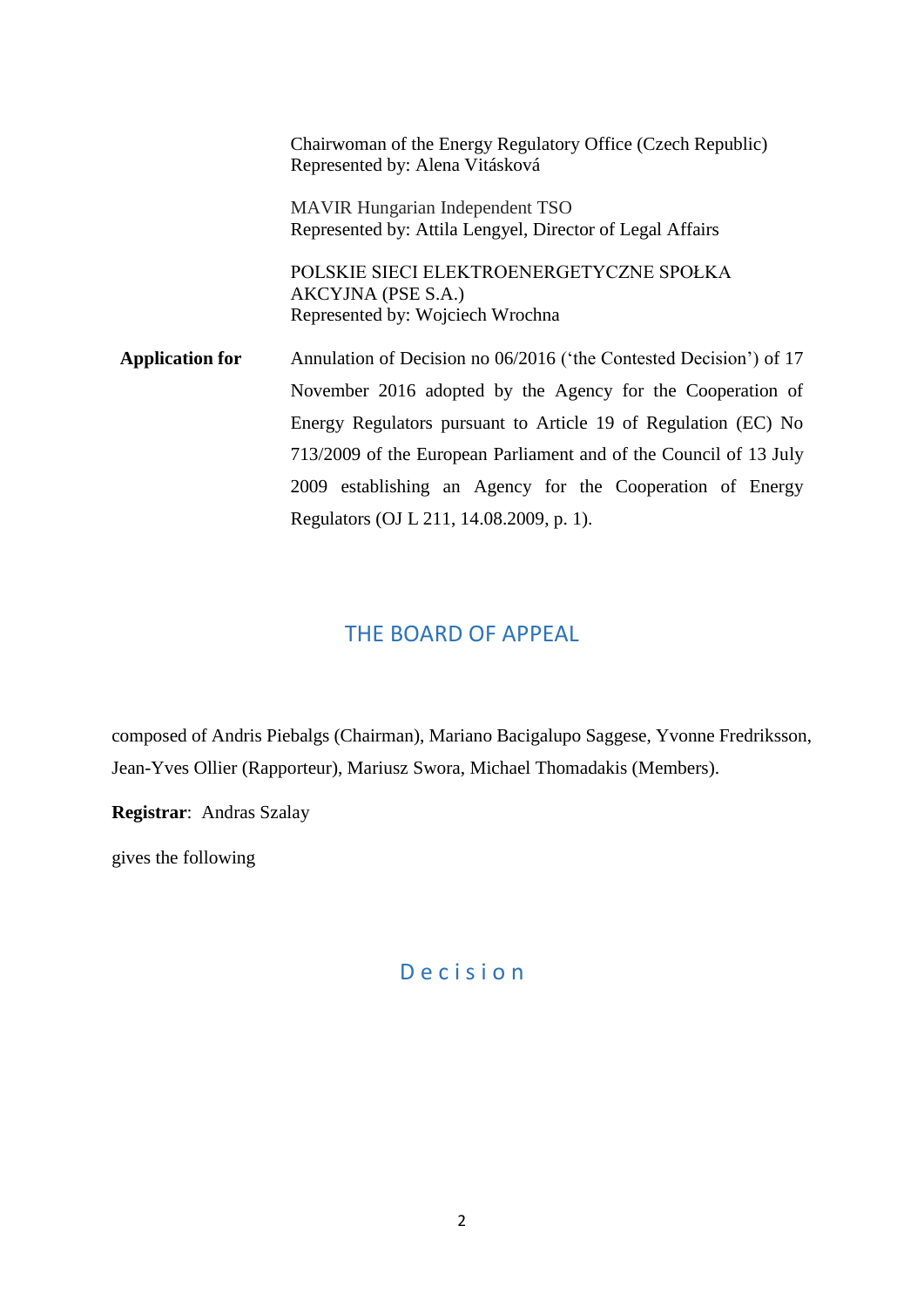### *I. Background*

#### *Legal background*

- 1. Commission Regulation (EU) 2015/1222 of 24 July 2015 establishing a guideline on capacity allocation and congestion management ('CACM Regulation') laid down a range of requirements for cross-zonal capacity allocation and congestion management.
- 2. Under Article 9(1) and (6) (b) and Article 15(1) of the CACM Regulation, transmission systems operators ('TSOs') are required jointly to develop a common proposal regarding the determination of capacity calculation regions and submit it to all national regulatory authorities ('NRAs') for approval. Then, according to Article 9(10) of the CACM Regulation, the regulatory authorities, receiving the proposal on the determination of capacity calculation regions, shall reach an agreement and take a decision on that proposal, in principle, within six months after the receipt of the proposal by the last regulatory authority.
- 3. According to Article 9(11) of the CACM Regulation, if the regulatory authorities fail to reach an agreement within the six-month period the Agency is called upon to adopt a decision concerning the TSOs' proposal.

#### *Facts giving rise to the dispute*

- 4. On 13 November 2015, the European Network of TSOs for Electricity ('ENTSO-E') published and submitted on behalf of all TSOs a proposal for Capacity Calculation Regions ('CCRs') pursuant to Article 15 of the CACM Regulation ('the CCR Proposal'), together with an explanatory document. By 17 November 2015, all TSOs required by the CACM Regulation submitted the CCR Proposal to their respective NRAs.
- 5. On 13 May 2016, E-control requested all European TSOs to amend the CCR Proposal to the effect that the bidding zone border between Germany/Luxembourg and Austria be removed and that the CEE CCR and CWE CCR be merged into one common CWE-CEE CCR.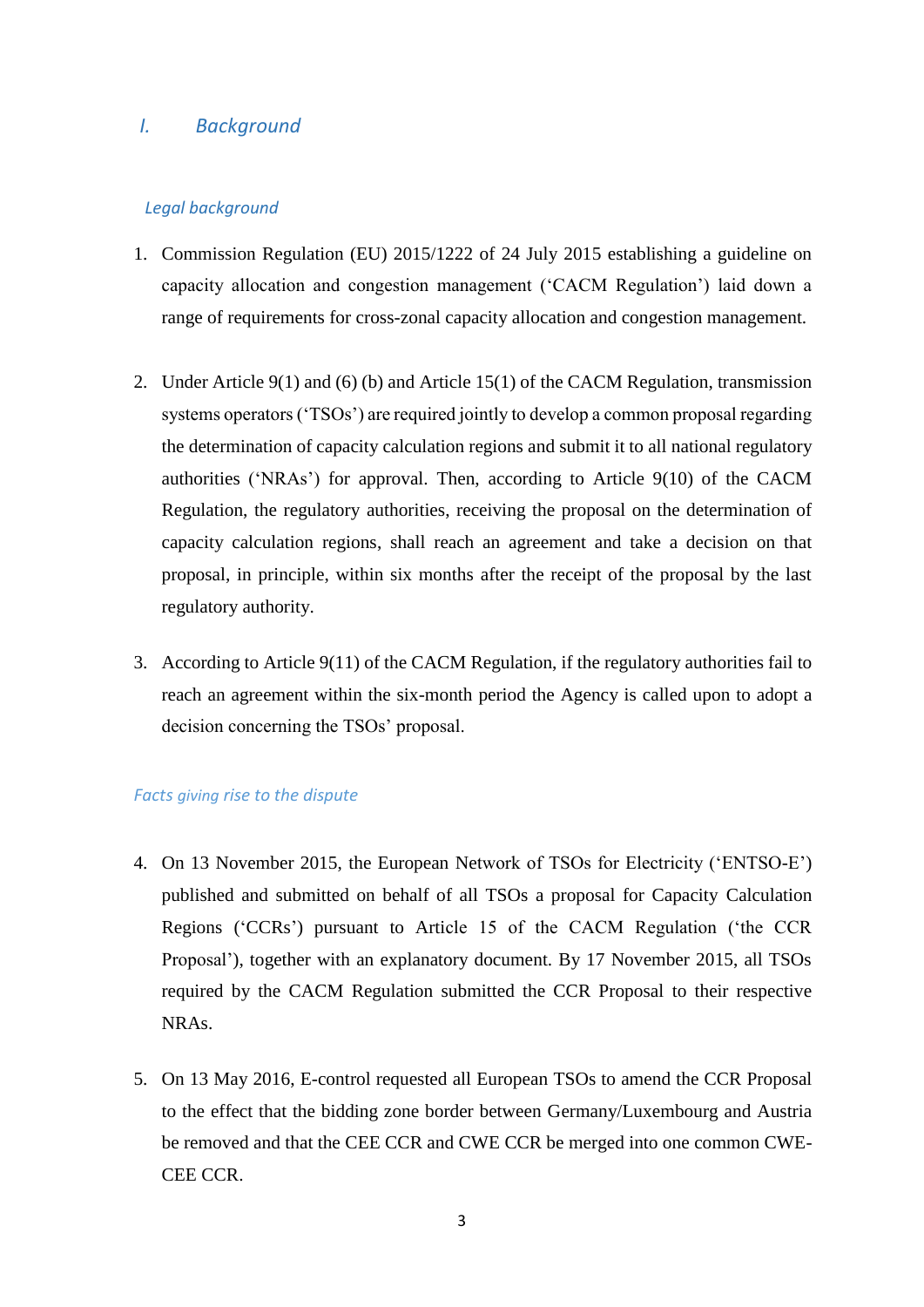- 6. In a letter of 17 May 2016, the Energy Regulators' Forum the platform established by NRAsto consult and cooperate in order to reach a unanimous agreement when a decision is to be taken jointly by all NRAs - informed the Agency that the regulatory authorities could not reach a unanimous decision on the CCR Proposal and that, therefore, the Agency should adopt a decision concerning the CCR Proposal within six months, in accordance with Article 9(11) of the CACM Regulation and Article 8(1) of Regulation (EC) No 713/2009.
- 7. The Agency consulted the NRAs, along with the European Commission's Directorate General for Energy ('DG ENER'), about its preliminary findings and conclusions by email on 24 August 2016: all responding NRAs supported the merger of CWE and CEE CCRs into one CCR, except for E-Control.
- 8. By email of 15 September 2016, the Agency consulted the NRAs and the TSOs on its preliminary draft decision.
- 9. On 17 November 2016, the Agency adopted Decision No. 06/2016 on the Electricity Transmission Operators' Proposal for the Determination of Capacity Calculation Regions.
- 10. On 17 November 2016 the Decision was published on the Agency's public website [\(www.acer.europa.eu\)](http://www.acer.europa.eu/). Annex I to this Decision sets out the CCRs, pursuant to Article 15(1) of the CACM Regulation, as determined by the Agency.

#### *Procedure*

- 11. On 17 January 2017 the Appellants filed their respective appeals with the Registry of the Board of Appeal for full or partial annulment of the Contested Decision.
- 12. The appeals were registered under A-001-2017 (with respect to E-Control, later 'Appellant I.'), A-002-2017 (with respect to VERBUND, later 'Appellant II.'), A-003- 2017 (with respect to APG, later 'Appellant III'.) and A-004-2017 (with respect to VUEN, later 'Appellant IV.').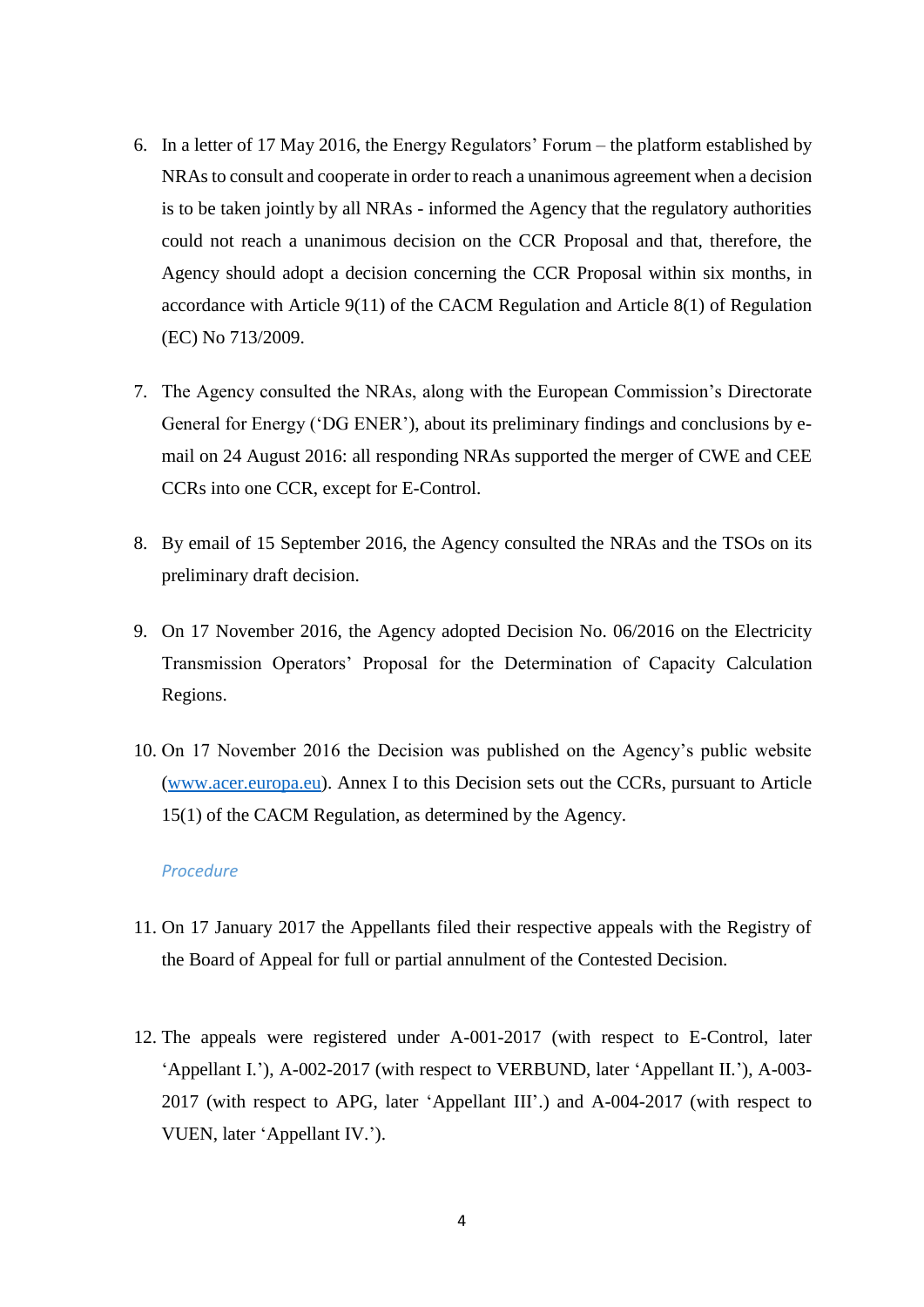- 13. Further to the appeals, Appellants I., II. and III. on 17 January 2017, along with their submission for appeal, requested suspension of the application of the Contested Decision. All Appellants also claimed confidential treatment for certain documents: for the full document or for a part of it.
- 14. The Defendant was notified of the appeals on 18 January 2017. The announcements of appeals, along with the schedule of the potential oral hearings, were published on the public website of the Agency on 19 January 2017.
- 15. Between 23 January 2017 and 31 February 2017, the Registry received altogether 45 requests for intervention from 19 different applicants<sup>1</sup> supporting one or several Appellants or the Defendant.
- 16. Further to the requests for intervention, the Registry also received approximately 100 'statement in support' intending to support an Applicant for intervention.
- 17. On 2 February 2017, the Board of Appeal published an announcement on the Agency's public website indicating that the appeal procedure under Article 19 of Regulation (EC) No 713/2009 does not foresee the status of supporter to an intervener, and that the submission of a statement in support of an intervention does not imply the participation to the procedure, nor access to any procedural documents.
- 18. The statements in support of an intervention do not form part of the appeal proceeding.
- 19. The Chairman, upon consulting the Board of Appeal, decided to consolidate the four appeal cases into one, under the reference of A-001-2017 (consolidated) on 31 January 2017.
- 20. The Board of Appeal notified the Parties of its composition on 1 February 2017.

1

<sup>1</sup> Federation of Austrian Industries( for Appellants I., III. and IV.), Österreichs E-Wirtschaft (for Ap. III.), Fritz Egger GmbH & Co. OG (for Ap. I-IV.) , Austrian Federal Chamber of Labour (for Ap. III.), E-Control (for Ap. III. and IV.), voestalpine AG (for Ap. III.), VERBUND (for Ap. III.), Bunge Austria et al. (for Ap. III.), EXAA AG (for Ap. III.), MONDI AG (for Ap. III.), Wirtschaftskammer Österreich (for Ap. I-IV.), Hungarian Energy and Public Utility Regulatory Authority (for Defendant), Krajowa Izba Gospodarcza Elektroniki I Telekomunikacji (KIGEIT – for Def.), President of Energy Regulatory Office Poland (for Def.), MAVIR Hungarian Independent TSO (for Def.), Chairwoman of the Energy Regulatory Office (ERO CZ – for Def.), Polish Confederation Lewiatan (for Def.), Polish Power Transmission and Distribution Association (for Def.), POLSKIE SIECI ELEKTROENERGETYCZNE SPOŁKA AKCYJNA (for Def.)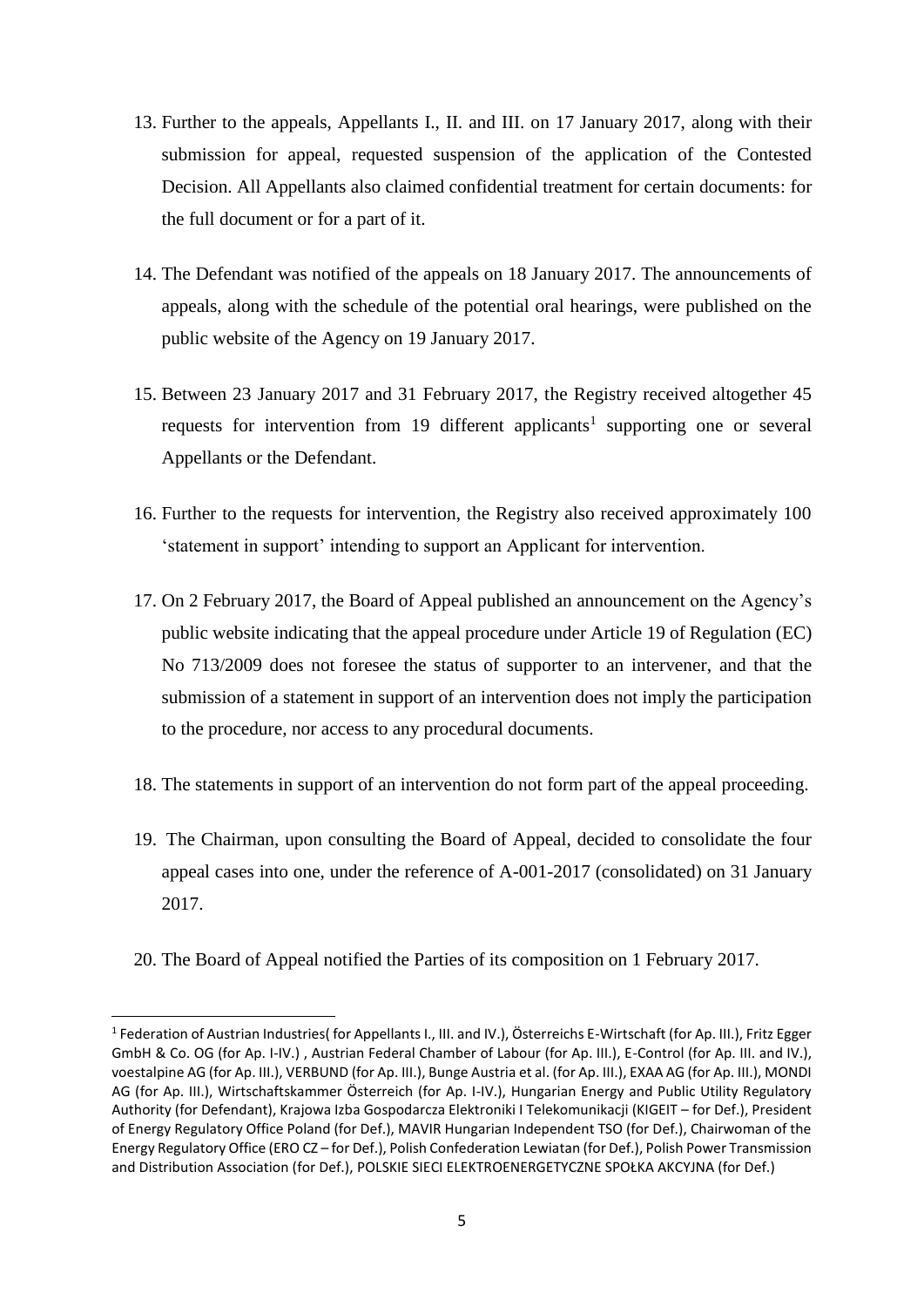- 21. By a reasoned order of 6 February 2017, the Board of Appeal dismissed the applications for suspension of the Contested Decision.
- 22. Between 14 and 17 February  $2017^2$ , the Board of Appeal decided upon the requests for intervention. The six Admitted Interveners listed in the present decision were granted with right to intervene and received access to the case documents on 15 February 2017.
- 23. Among the allowed Interveners, PSE SA filed a supplementary submission with the Registry by reiterating its claim.
- 24. On 24 February 2017, after informing the Parties about the closure by the Registrar of the written procedure on 20 February 2017, the Chairman, after having consulted the Board of Appeal, notified the Parties and Interveners of the closure of the written procedure.
- 25. By the deadline of 1 March 2017, three working days after the notification on the closure of the written procedure, the Registry of the Board of Appeal did not receive any requests for oral hearings.
- 26. On 1 March 2017, one of the dismissed applicants for intervention, EXAA AG notified the Registry via its legal representative that it appealed the decision dismissing its request for intervention before the General Court of the European Union. The applicant further requested the Board of Appeal that the proceeding should be stayed until the decision on the General Court on the appealed decision on intervention.
- 27. On 10 March 2017, another dismissed applicant for intervention, MONDI AG, notified the Registry via its legal representative that it appealed the decision dismissing its request for intervention before the General Court of the European Union. This applicant also further requested the Board of Appeal that the proceeding should be stayed until the decision on the General Court on the appealed decision on intervention.
- 28. On 17 March 2017 the Board of Appeal decided on the applications for to stay the proceeding and dismissed them as inadmissible and also unfounded since Article 19(2)

<sup>2</sup> Apart from the time-barred submission of KIGEIT which was dismissed as inadmissible on 6 February 2017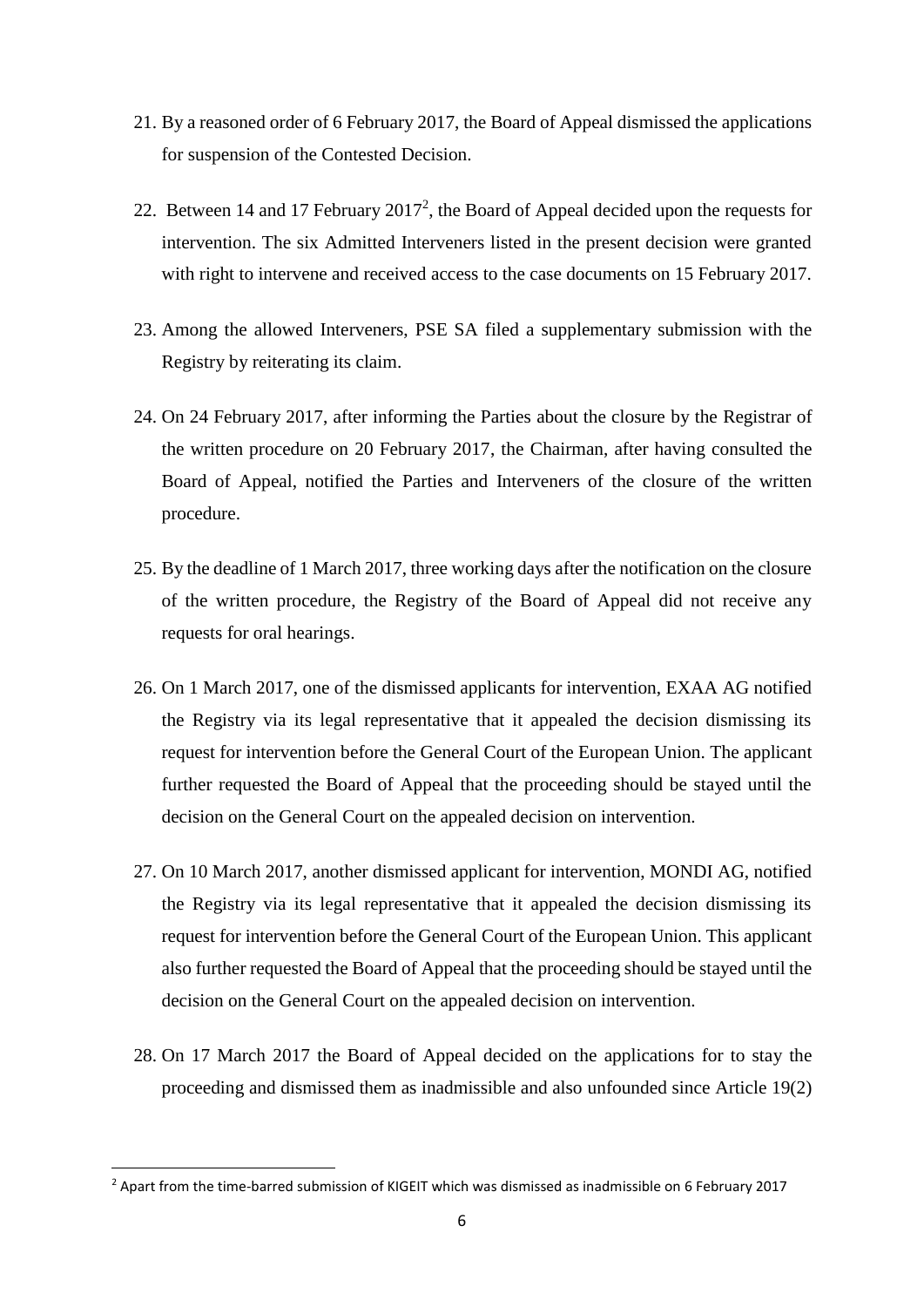of Regulation (EC) No 713/2009 does not provide any possibility for the Board of Appeal to extend the statutory deadline of two months for deciding upon the appeals.

#### *Main arguments and forms of order sought by the Parties and other participants*

- 29. E-Control presented its pleas by referring to violation of procedural rules and fundamental procedural guarantees (lack of competence of the Agency to change the proposal of the TSOs and lack of competence because it disregarded E-Control's amendment request, no adequate procedure to secure fundamental rights, lack of impartiality, infringement of right to be heard and absence of proper justification); lack of competence for the determination of bidding zones; no proof of structural congestion; violation of proportionality; violation of competition rules of the Treaty and infringement of Articles 34 and 35 TFEU. VERBUND referred to lack of competence to implement bidding zone border and unlawfulness of the Contested Decision (for substantive grounds, and for lack of proper justification). APG and VUEN claimed unlawfulness of the Contested Decision due to the Agency's lack of competence to introduce new bidding zone borders and capacity calculation; violation of substantive provisions of Regulation (EC) 714/2009 (wrong definition of congestion, acting contrary the objectives of the Regulation, wrong technical assumptions); violation of EU primary law (proportionality, fundamental freedoms, competition law); violation of procedural rights (basing the Decision on Article 15 of the CACM Regulation, not considering the amendment request, wrong assessment of underlying facts, insufficient reasoning of the Decision).
- 30. The Defendant indicated that it was competent to accept a new bidding zone border; competent to decide on the CCRs Proposal despite E-Control's amendment request; Article 15 of the CACM Regulation was the appropriate basis for the Decision; it applied correctly the definition of 'congestion'; it correctly identified the DE-AT interconnection as structurally congested; there were no alternative measures to address structural congestion problems; the Decision did not violate proportionality; the introduction of the bidding zone border was in line with primary EU law; the Agency did take the Decision without any procedural irregularities; the Decision was adequately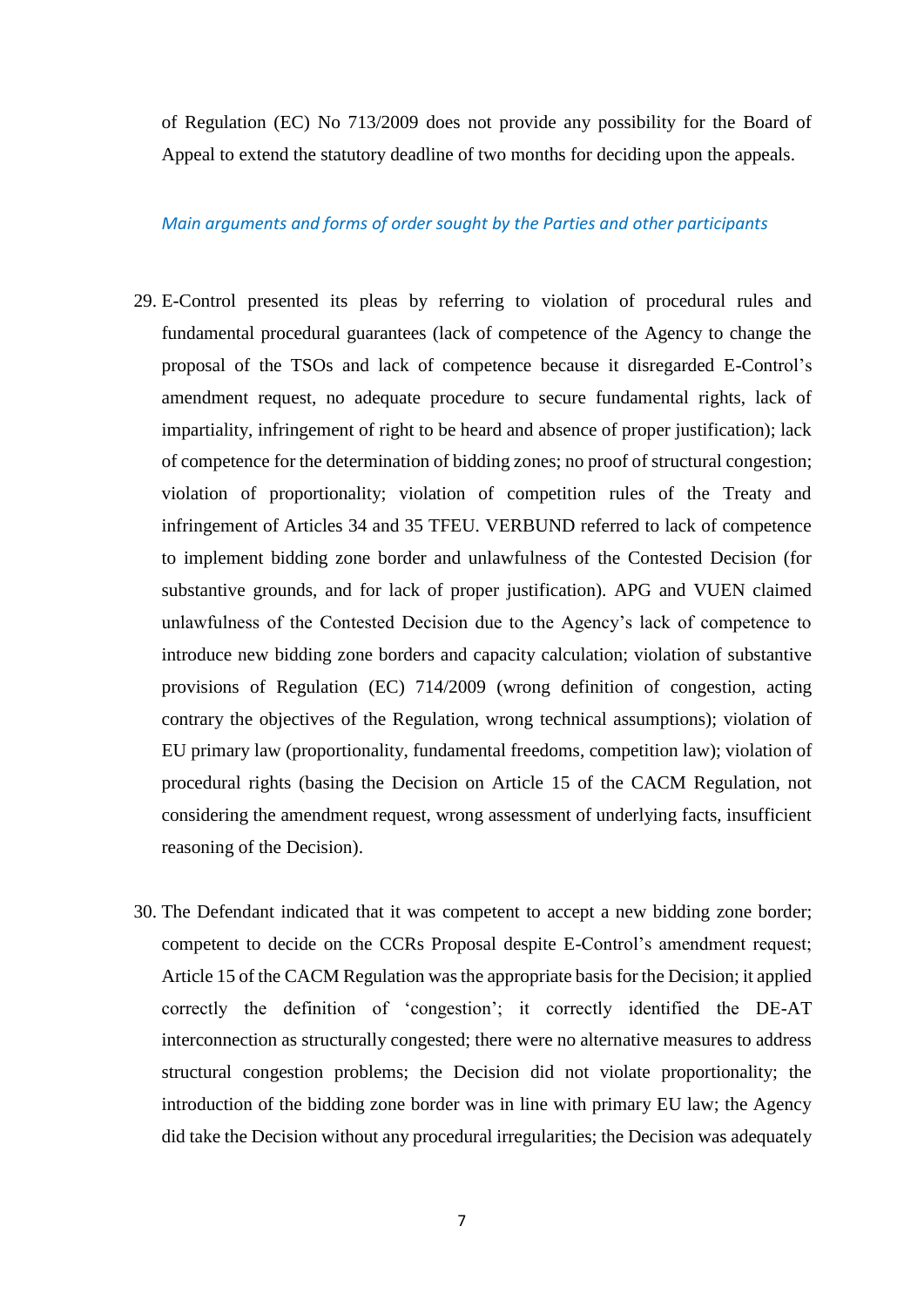reasoned; the Agency respected the right to be heard, acted impartially and examined the facts sufficiently, its decision-making procedure was adequate.

31. The Interveners acting on behalf of the Appellants or the Defendant did not raise further pleas in law.

### *II. Admissibility*

#### *Ratione temporis*

- 32. Article 19(2) of Regulation (EC) No 713/2009 provides that "[t]*he appeal, together with the statement of grounds, shall be filed in writing at the Agency within two months of the day of notification of the decision to the person concerned, or, in the absence thereof, within two months of the day on which the Agency published its decision."*
- 33. All appeals were submitted by the Appellants on 17 January 2017 seeking for annulment of ACER Decision No. 06/2016 which was published on 17 November 2017.
- 34. The appeals were received by the Registry in writing, by e-mail, and they contained the statement of grounds.
- 35. Therefore, the appeals are admissible *ratione temporis*.

#### *Ratione materiae*

- 36. Article 19(1) ofRegulation (EC) No 713/2009 provides that decisions referred to in Article 7, 8 and 9 of this Regulation may be appealed before the Board of Appeal.
- 37. The Contested Decision issued on the basis of Article 8(1) of Regulation (EC) No 713/2009, to which its explicitly referred in its introductory part.
- 38. Therefore, since the appeals fulfil the criterion of Article 19(1) of Regulation (EC) No 713/2009, the appeals are admissible *ratione materiae.*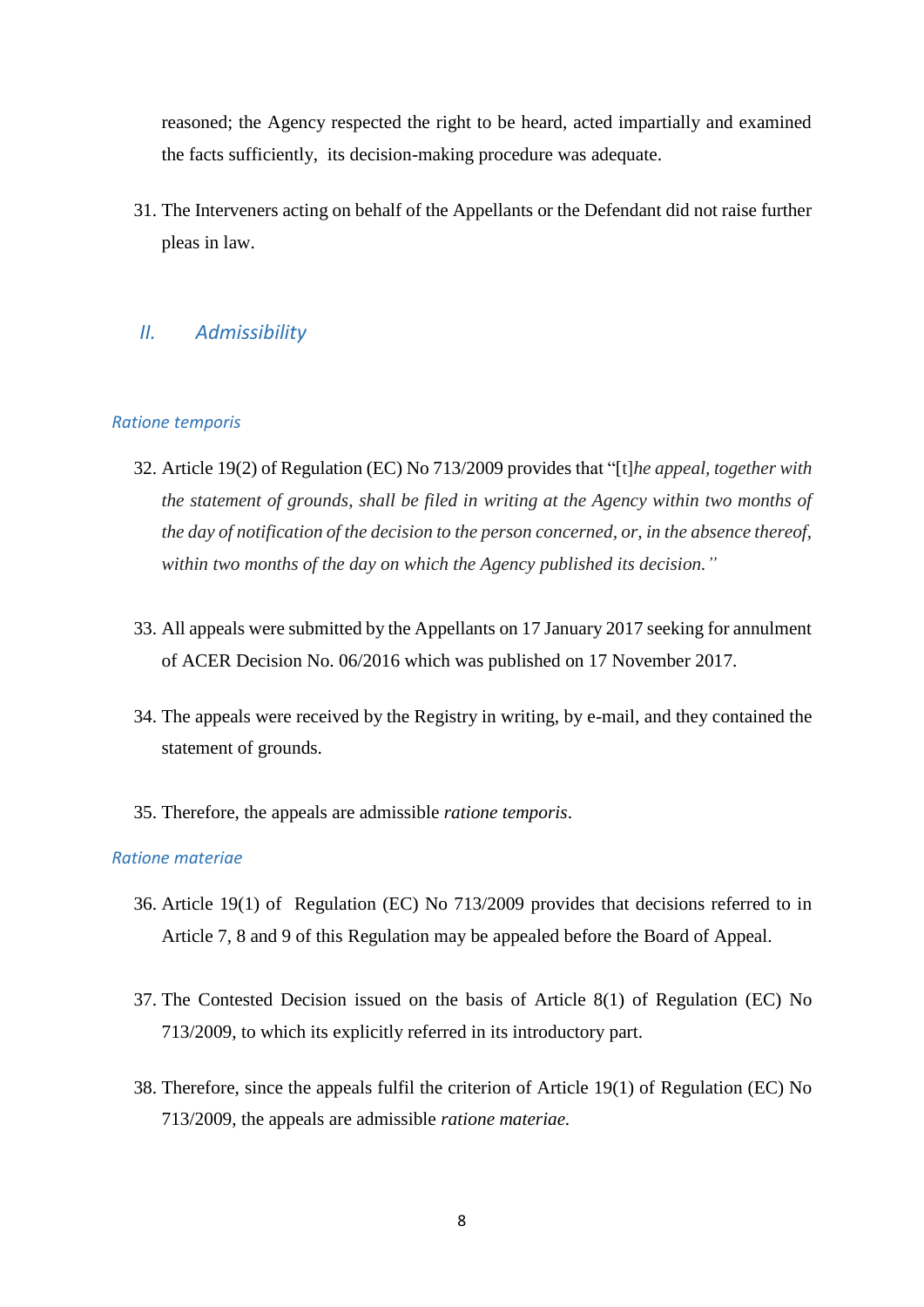#### *Ratione personae*

39. Article 19(1) of Regulation (EC) No 713/2009 provides that "*any natural or legal person, including national regulatory authorities, may appeal against certain a decision referred to in Articles 7, 8 or 9 which is addressed to that person, or against a decision which, although in the form of a decision addressed to another person, is of direct and individual concern to that person*."

#### *Appellant I.*

- 40. Appellant I. is the NRA of Austria.
- 41. Although it is not an addressee of the Contested Decision, Appellant I. claims that this decision is of direct and individual concern to it as (i) it defines CCRs in a binding manner for the purposes of the regulatory process and framework which NRAs are entrusted with implementing, (ii) NRAs have a procedural right to claim against the Contested Decision, since Article 9 of the CACM Regulation provides that the TSOs' joint proposal for the determination of capacity calculation regions is subject to approval by all NRAs, and that the Agency shall adopt a decision if they fail to reach an agreement within six months, and as (iii) the Contested Decision specifically addresses E-Control by denying that its amendment request was valid.
- 42. In its defence the Defendant raised an objection of inadmissibility against the appeal of Appellant I., on the account that Appellant I. did not establish to the required legal standards that it was directly affected by the Contested Decision; that the binding nature of the Contested Decision would not mean an automatic direct concern and that the Contested Decision did not affect the legal status of Appellant I.
- 43. The Board of Appeal found that Appellant I. was one of the NRAs to which the CCR Proposal was initially submitted by all TSOs for approval, and that the Contested Decision followed from the failure of these NRAs to reach an agreement and take a joint decision on that proposal. It notes that, in such a case, Article 8(1) of Regulation 713/2009 provides that the competent NRAs and the TSOs concerned have specific procedural rights, to be consulted by the Agency and to be informed of the proposals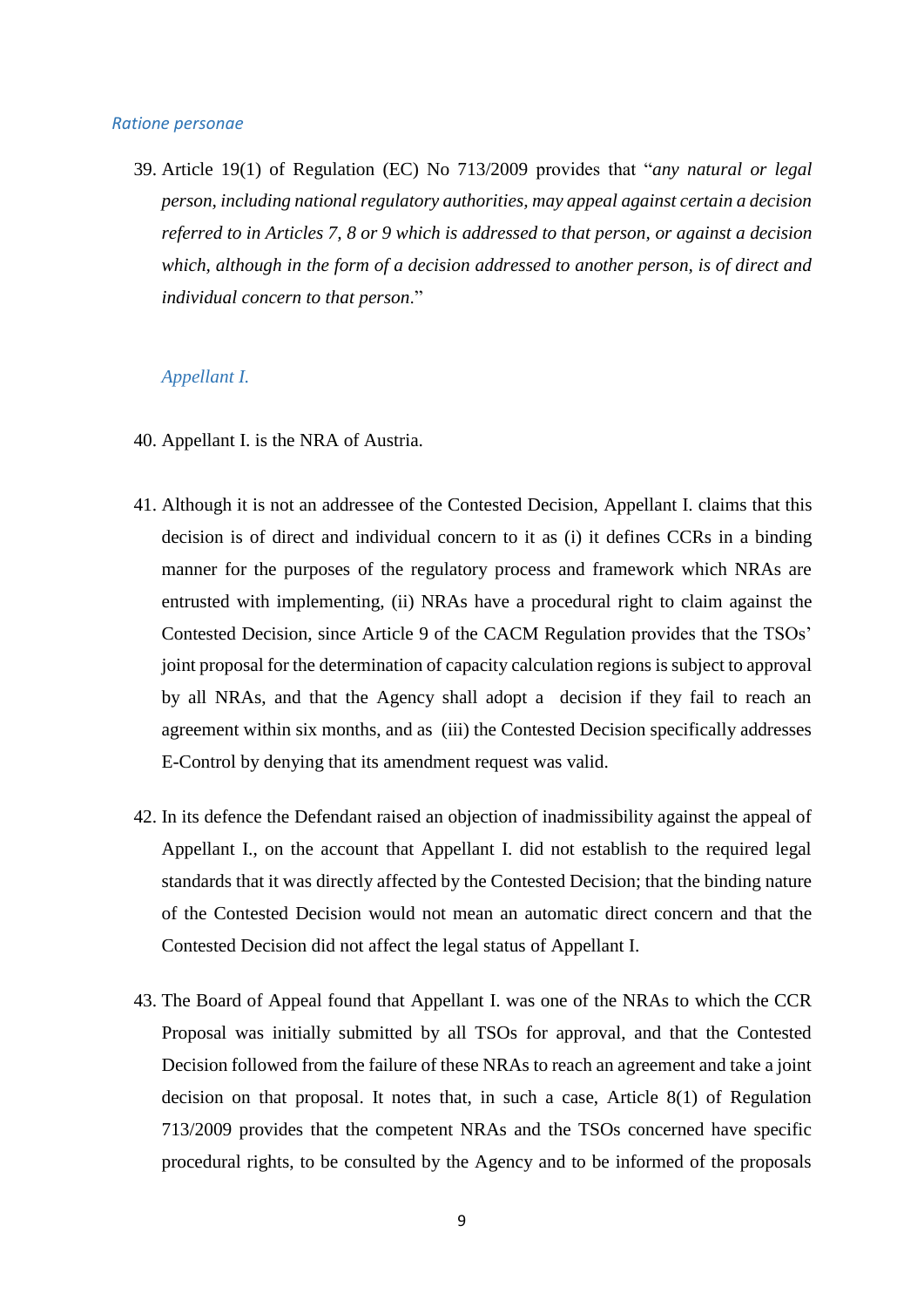and observations of all the TSOs concerned. The Board of Appeal considers that any NRA which was competent to approve the CCR Proposal as part of the initial decision making proceeding has a right, in this capacity, to contest the Agency's decision which stems from the failure to reach a joint decision.

- 44. Moreover, the legally binding nature of the Contested Decision which affects the regulatory capacity of NRAs, since they are entrusted with enforcing such decision and have no discretion in this respect, establishes a direct and existing interest on behalf of Appellant I.
- 45. Appellant I's appeal is therefore admissible.

### *Appellant II.*

- 46. Appellant II. is a company, a stock corporation ('Aktiengesellschaft') incorporated under Austrian law.
- 47. Appellant II. is not an addressee of the Contested Decision.
- 48. However, it claims that the Decision is of direct and individual concern to it on the grounds that the Decision is addressed to its 100% subsidiary, Austrian Power Grid AG, and that its own legal and economic situation would be directly affected by the Contested Decision in various manners.
- 49. The Defendant claims that the appeal of Appellant II. is inadmissible since, as a shareholder of an addressee, it is only indirectly affected by the result of the case, and it does not provide sufficient and detailed evidence that the Contested Decision is of direct and individual concern to it.
- 50. As regards the interests of Appellant II. as the sole shareholder of Austrian Power Grid AG (Appellant III. in the present proceedings), the Board of Appeal considers that the case law referred<sup>3</sup> to in the appeal of Appellant II. is not relevant, since it depicts general parent-sister companies' links where the sole owner has obvious right to control the structure and activities of the company which is an addressee of the contested decision,

<sup>3</sup> Joined cases T-273/06 and T-297/06 par. 43, T-289/03 par. 80, T-112/97 par. 58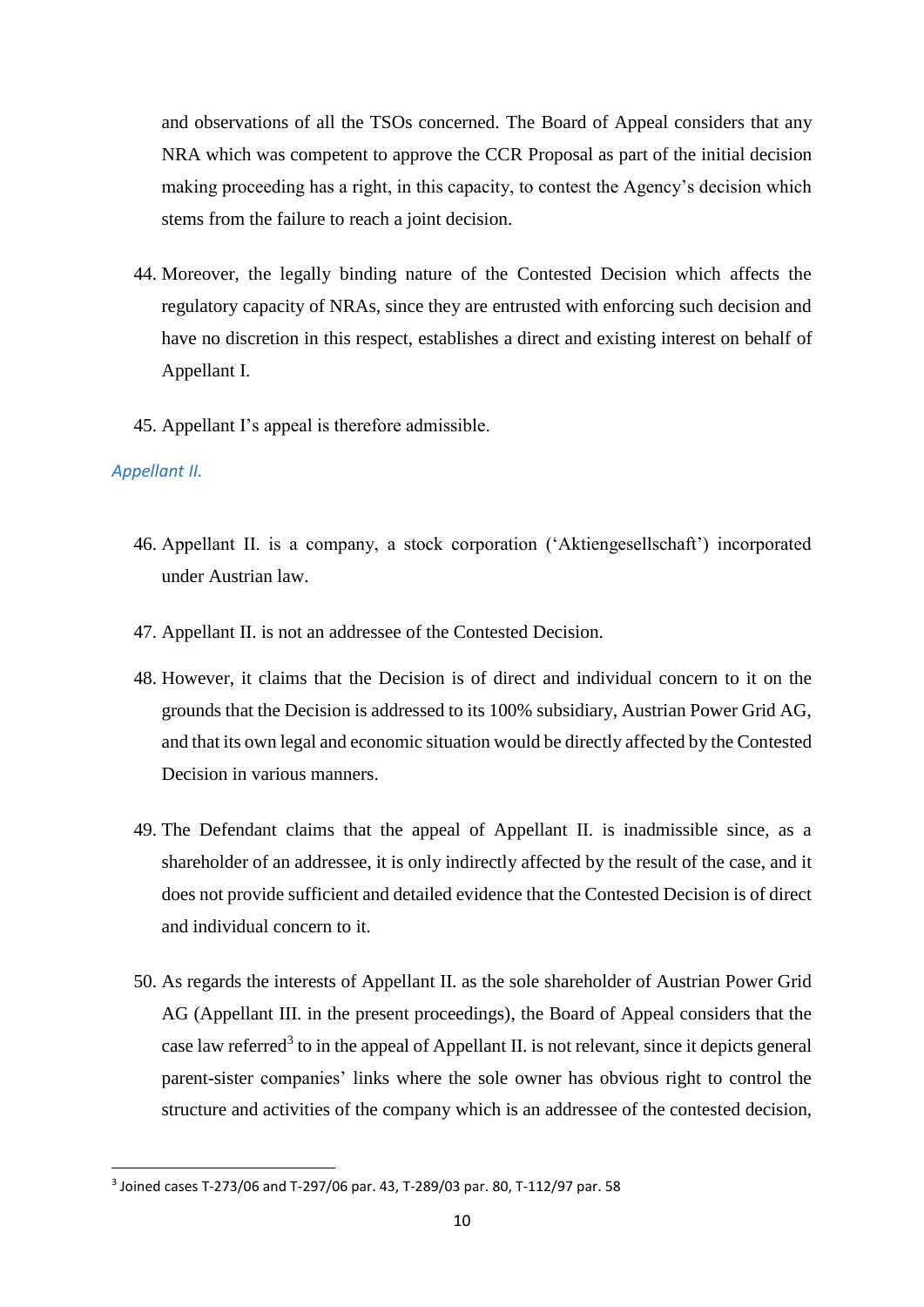while for TSOs special rules are applied by statutory law in terms of control over their decision-making and organisation. Directive 2009/72/EC concerning common rules for the internal market in electricity and repealing Directive 2003/54/EC requires vertically integrated TSOs to be independent from parent companies in terms of decision-making, organisational structure, commercial and financial relations. Since Appellant II.'s direct control over Appellant III. is missing, direct and individual interest cannot be found on this account.

#### 51. [CONFIDENTIAL]

- 52. Appellant II. is not an addressee of the Contested Decision, nor it is legally obliged to implement it. It is not demonstrated that otherwise it has direct and individual interest in the result of the case.
- 53. With regard to the above mentioned, the Board of Appeal found the appeal of Appellant II. inadmissible *ratione personae*.

#### *Appellants III. and IV.*

- 54. Appellants III. And IV. are transmission system operators (TSOs) and addressees of the Contested Decision, according to Article 3 of the Decision.
- 55. The admissibility of the appeals of Appellants III. An IV. is not disputed by the Defendant.
- 56. Since Appellants III. and IV. are addressees of the Contested Decision, their appeals are admissible *ratione personae* pursuant to Article 19(1) of Regulation (EC) No 713/2009.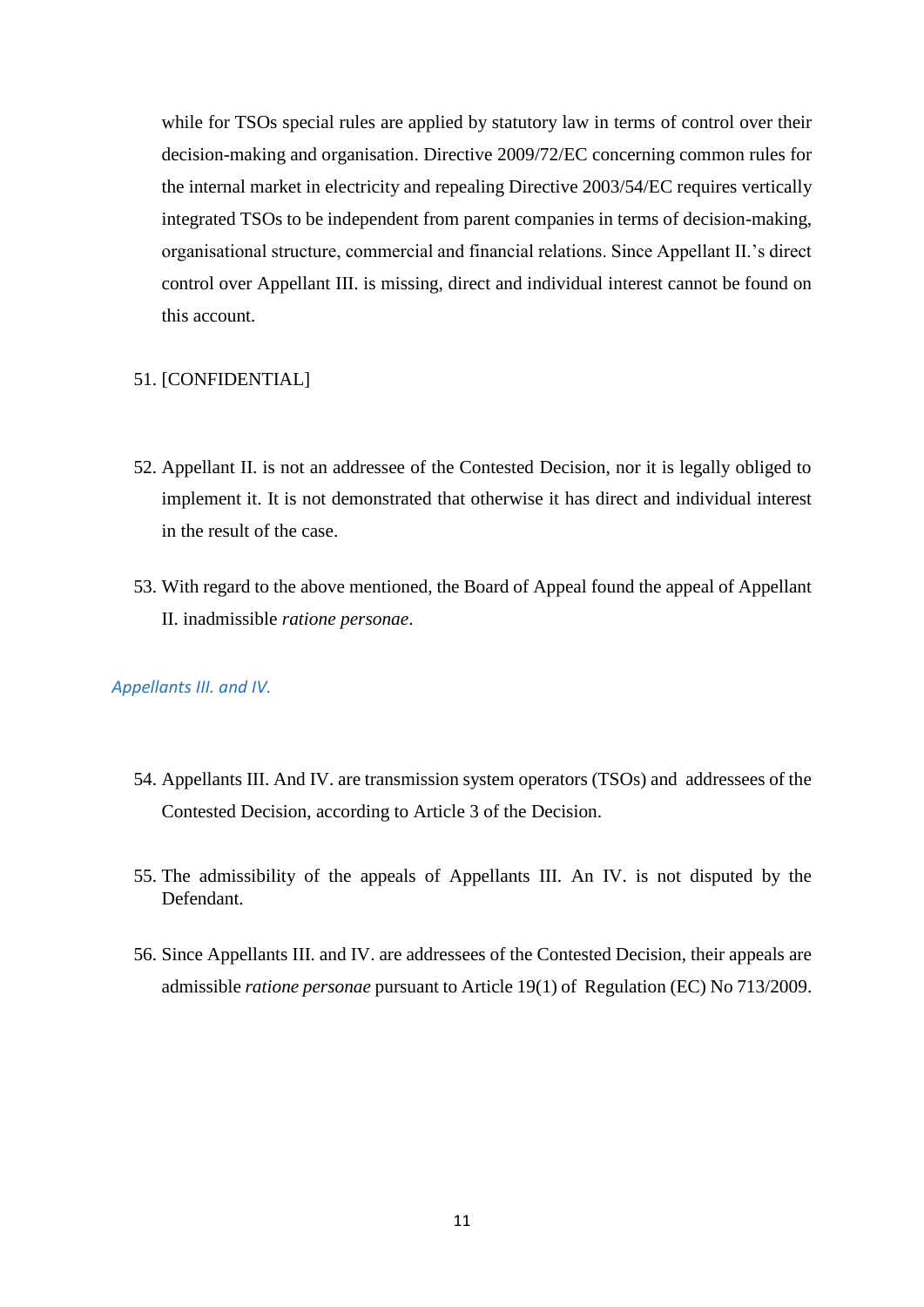*III. Merits*

#### *Pleas and arguments of the Parties and other participants*

#### *First plea - Lack of competence of the Defendant to change TSOs' proposal*

- 57. Appellant I. refers to Article 15(1) of the CACM Regulation, which provides that all TSOs shall jointly develop a common proposal regarding the determination of CCRs which, pursuant to Article 9(6) (b), shall be subject to approval of all NRAs. Appellant I. notes that Article 9(12) of the CACM Regulation provides that the NRAs can request an amendment to approve the terms and conditions submitted by the TSOs. However, Appellant I. stresses that "*Regulation (EU) 2015/1222 does not provide for a competence to disregard the common proposal or change it*" (§ 22 of the appeal), and further that "*the CACM Regulation does not provide for an unlimited competence by the NRAs to change the proposal submitted*" (§ 24 of the appeal).
- 58. Where the NRAs have not been able to reach an agreement within six months, the Agency shall adopt a decision (Article 9(11) CACM Regulation). According to Appellant I., the Defendant does not possess more power in this proceeding than the NRAs and, therefore, does not have "*unlimited discretionary power*" to amend the TSOs proposal.
- 59. Therefore, Appellant I. comes to the conclusion that the Contested Decision violates Article 9(11) of the CACM Regulation, insofar as the Agency substituted the TSOs proposal with its own assessment and implemented changes in its own discretionary power.
- 60. Appellant I. acting as Intervener for Appellants III. and IV. repeated the same line of argumentation in its intervention.
- 61. The Defendant in its defence indicated that both Article 8(1) of Regulation (EC) No 713/2009 and Article 9(11) of the CACM Regulation task the Agency to take a binding decision where NRAs fail to reach an agreement in certain cases. Those cases relate in general - according to Article 8(1) of Regulation (EC) No  $713/2009$  – to regulatory issues for cross-border infrastructure that fall within the competence of NRAs. These issues may include the terms and conditions for access and operational security, but are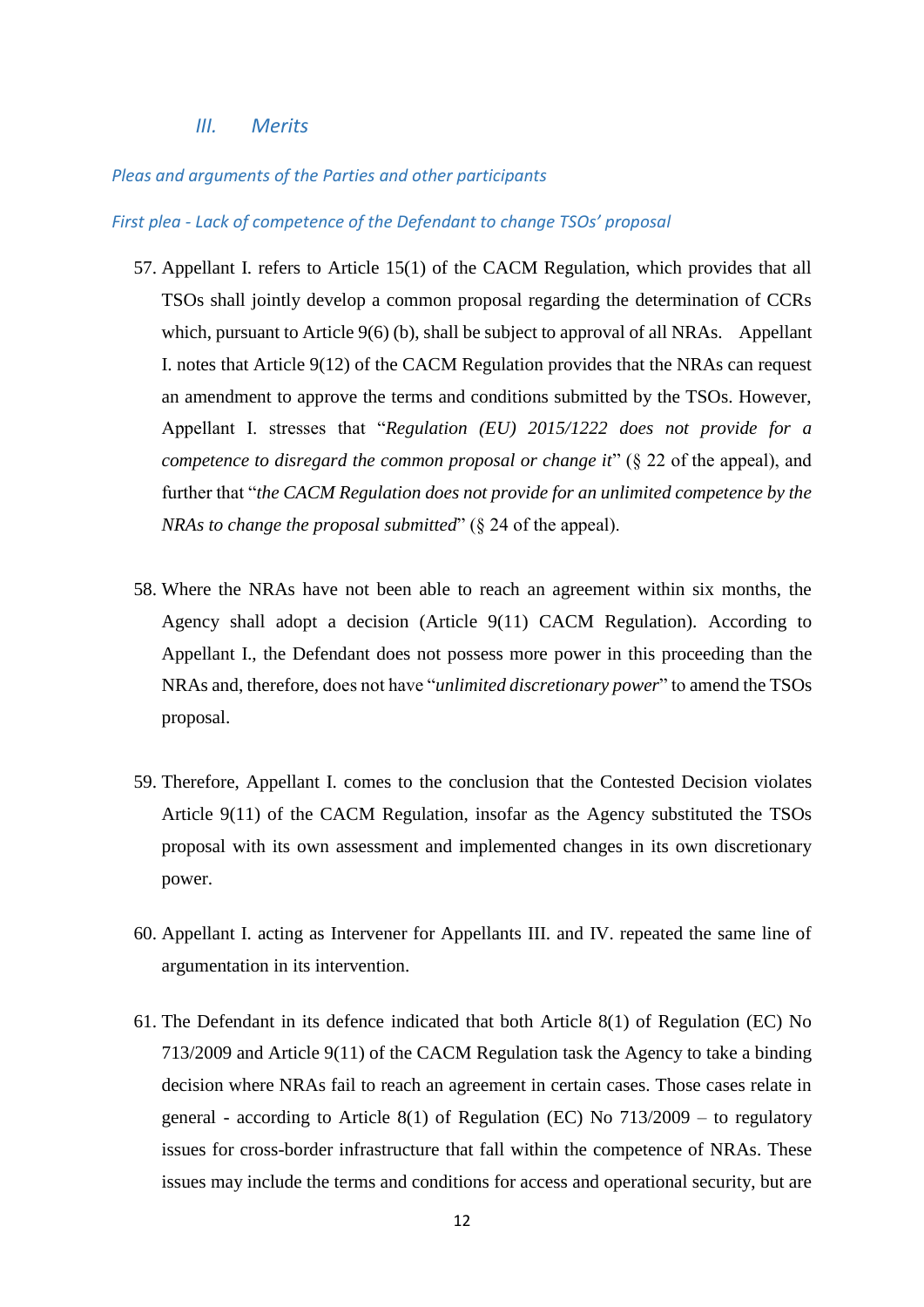not limited to these terms and conditions. In particular, they involve, according to Article 9(11) in connection with Articles 9(6)(b) and 15 of the CACM Regulation, the determination of CCRs and the definition of bidding zone borders within those CCRs, cross-zonal capacity allocation and congestion management being clearly related to cross-border infrastructure. According to the Defendant, since the NRAs could not reach an agreement within six months, the Defendant had not only power but duty to take a binding decision on this subject-matter.

- 62. The Board of Appeal noted that Appellant I. was ambiguous as to whether the CACM Regulation does not provide the NRAs with any competence to change the TSOs proposal, or does not provide for an "*unlimited competence*" of NRAs in this respect. Similarly, Appellant I. infers from the consideration that Article 9(11) of the CACM Regulation "*does not give ACER unlimited discretionary power*" to amend or change the proposal of the TSOs, that it had no competence to substitute the proposal of TSOs with its own assessment and to implement changes.
- 63. The Board of Appeal found that there are no explicit provisions providing that the Defendant may or shall request an amendment to the TSOs proposal, unlike the procedure of Article 9(12) of the CACM Regulation, which is available to NRAs. It notes that neither Article 8(1) of Regulation (EC) 713/2009, nor Article 9(11) and 9(12) of the CACM Regulation explicitly limit the ability of the Agency to amend or change the proposal of the TSOs. However, these regulations do not explicitly provide that the Agency is competent to modify the TSOs' proposal. Thus, the analysis should consider other elements than the letter of the CACM Regulation, such as its finality and the consistency of its provisions.
- 64. Recital (5) of Regulation (EC) 713/2009 provides that the Agency was established "*to contribute towards the effective functioning of the internal markets in electricity and natural gas. The Agency should also enable national regulatory authorities to enhance their cooperation at Community level and participate, on a mutual basis, in the exercise of Community-related functions*."
- 65. The Contested Decision is based on the failure of the ordinary procedure established to determine the CCRs, in which, after receiving the TSOs proposal, the NRAs shall seek an agreement, and only if and when the NRAs have not been able to reach an agreement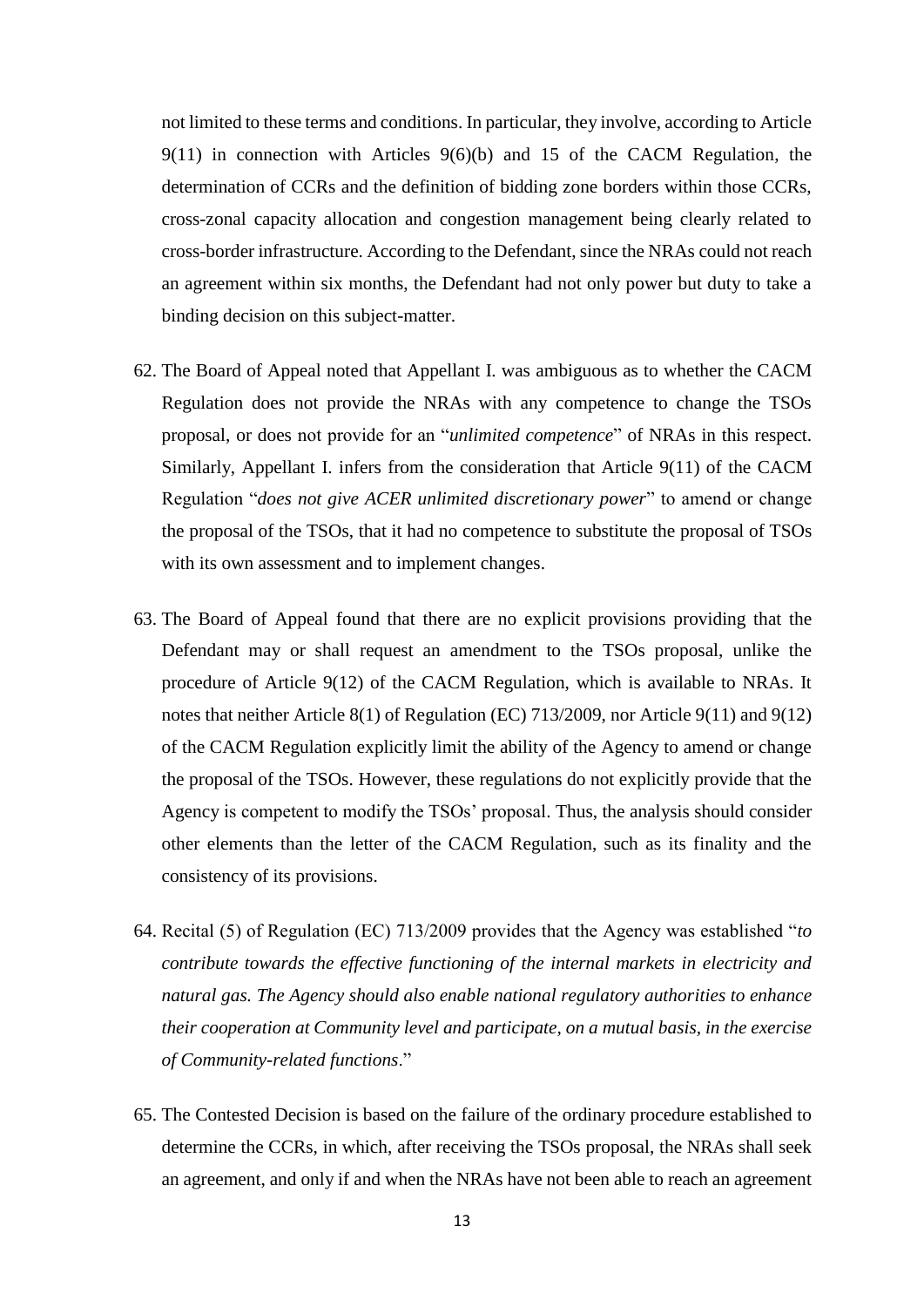in the time-period given, the Agency is compelled to decide on the matter in question. Therefore, the Agency's powers are granted by Article 8(1) of Regulation 713/2009 and Article 9(11) of the CACM Regulation in order to solve a non-conventional situation. The limitations of the decision-making powers and procedures available to the Agency should be considered in the view of this objective.

- 66. The Agency's decision-making power only exists when the NRAs have not been able to reach an agreement by themselves. In the case of the definition of CCRs pursuant to Article 15 of the CACM Regulation it applies to a procedure which was to be initiated within three months of the entry into force of the CACM Regulation, and which is a major initial step in the implementation of this regulation.
- 67. In such circumstances, if the Agency had no discretion to modify the TSOs' proposal and was compelled to request an amendment, the decision-making process could become inefficient if the NRAs and/or TSOs were not willing to reach an agreement, since, as noted by the European Commission in its letter dated  $4$  July 2016<sup>4</sup>, the proposals could go back and forth many times, causing significant delays or a stalemate.
- 68. Hence, the Board of Appeal considers that the mere circumstance that the Contested Decision includes changes is not in itself a violation the rules governing the Agency's competence.
- 69. However, the discretionary power granted to the Agency in respect of the Contested Decision is not unlimited. It is circumscribed by various conditions and criteria which limit the Agency's discretion.<sup>5</sup> In particular, it shall apply the conditions and criteria set out by Article 15(3) of the CACM Regulation for the proposal of TSOs, which relate to the definition of the bidding zone borders, and to the merger of CCRs applying a flowbased approach into one CCR if the three cumulative conditions<sup>6</sup> are met. The Agency is required by Article 8(1) of Regulation 713/2009 to consult the competent NRAs and

<sup>4</sup> Annex 6 of the Defence

<sup>5</sup> CJEU C-270/12 pars. 45-54

<sup>&</sup>lt;sup>6</sup> (i) their transmission systems are directly linked to each other; (ii) they participate in the same single day-ahead or intraday coupling area; (iii) merging them is more efficient than keeping them separate. The competent regulatory authorities may request a joint cost-benefit analysis from the TSOs concerned to assess the efficiency of the merger.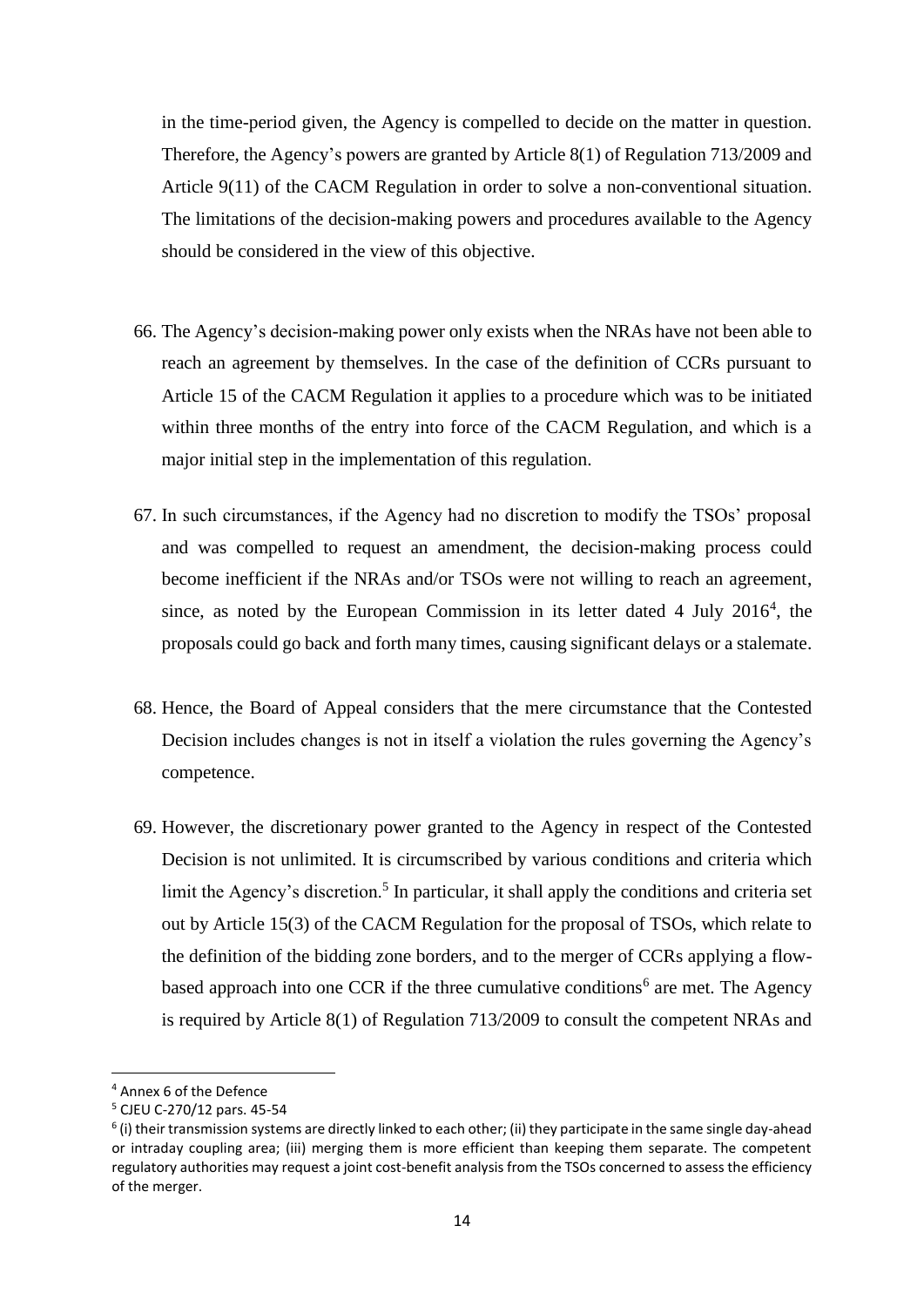the TSOs concerned. The Consolidated Decision is subject to an appeal before the Board of Appeal as well as to judicial review.

70. In the view of the above, the Board of Appeal considers that the Contested Decision falls into the discretionary power of the Defendant, and rejects the claim that the Agency did not have any competence to change the TSOs proposal or that it illegally exercised "unlimited discretion" in this respect.

*Second plea - Lack of competence of the Defendant to disregard E-control's request for amendment*

- 71. Appellant I. submits that it requested a change in the TSOs Proposal in respect to the proposed bidding zone border between Austria and Germany. The Agency disregarded the request for amendment relying on the argument that only all NRAs could request such a change.
- 72. Appellant I. takes the view that the Defendant ignored the wording of Article 9(11) of the CACM Regulation, which covers the situation where even one NRA can request an amendment and, subsequently, all NRAs have to decide on this proposal. Appellant I. takes the further view that Article 9(11) of the CACM Regulation presupposes a situation where the NRAs do not agree with the proposal which would leave it without effect.
- 73. According to Appellant I.'s conclusion concerning that plea, the Defendant lacked the competence to decide on the proposal because it disregarded the valid amendment request taken by Appellant I.
- 74. Appellants III. and IV. added that the Defendant evidently wrongly interpreted Article 9(12) of CACM Regulation.
- 75. The Defendant states that the interpretation of Appellant I. does not follow from the wording of Article 9(12) of the CACM Regulation. In a situation where all NRAs have to approve a joint TSOs' proposal, a unilateral amendment request by a single NRA, with which the other competent authorities disagreed, will never lead to the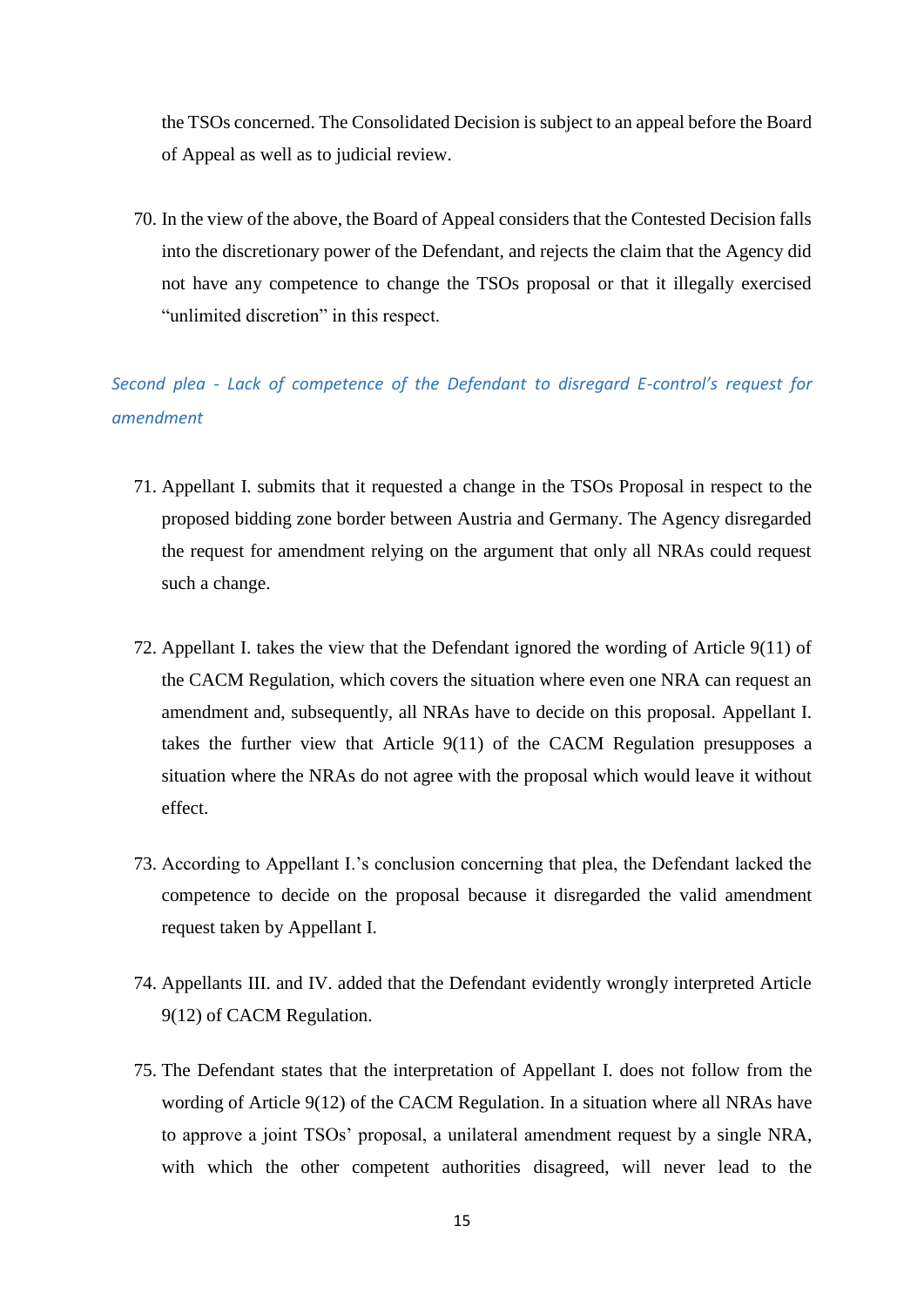resubmission of a TSOs' proposal: those regulators that disagreed with the requested amendment will naturally disagree with the amendment in a newly submitted TSOs' proposal.

- 76. The Defendant adds that the interpretation of Appellant I. ignores the fact that an NRA has authority over the TSOs in its own territory. Where the NRAs disagree on an amendment request, it will not be possible that TSOs jointly develop a common proposal as required by Article 15(1) of the CACM Regulation.
- 77. For these reasons, the Defendant claims that Appellant I.'s amendment request was not valid pursuant to Article 9(12) of the CACM Regulation and, consequently, the Agency was competent to decide and it did not commit a procedural error.
- 78. The Board of Appeal notes that, when all NRAs have to approve a joint TSOs' proposal, a unilateral amendment requested by a single NRA, with which all the other competent authorities disagree, cannot succeed and would then not have as a consequence the resubmission of a TSOs' proposal.
- 79. The Board of Appeal considers that if, in such circumstances, the Agency could not use the procedure provided for by Article 9(11) of the CACM Regulation, this procedure, which is designed to adopt a decision when the NRAs have not been able to reach an agreement, would be rendered ineffective.
- 80. Therefore the Board of Appeal rejects the plea that the Agency did not have the competence to disregard E-control's amendment request.

#### *Third plea - Lack of competence of the Defendant to determine bidding zone*

81. Appellant I. takes the view that the procedure described in Article 15(1) and Article 9(11) of the CACM Regulation does not provide the Defendant with the competence to decide on bidding zone borders. According to Appellant I., the Defendant not only chose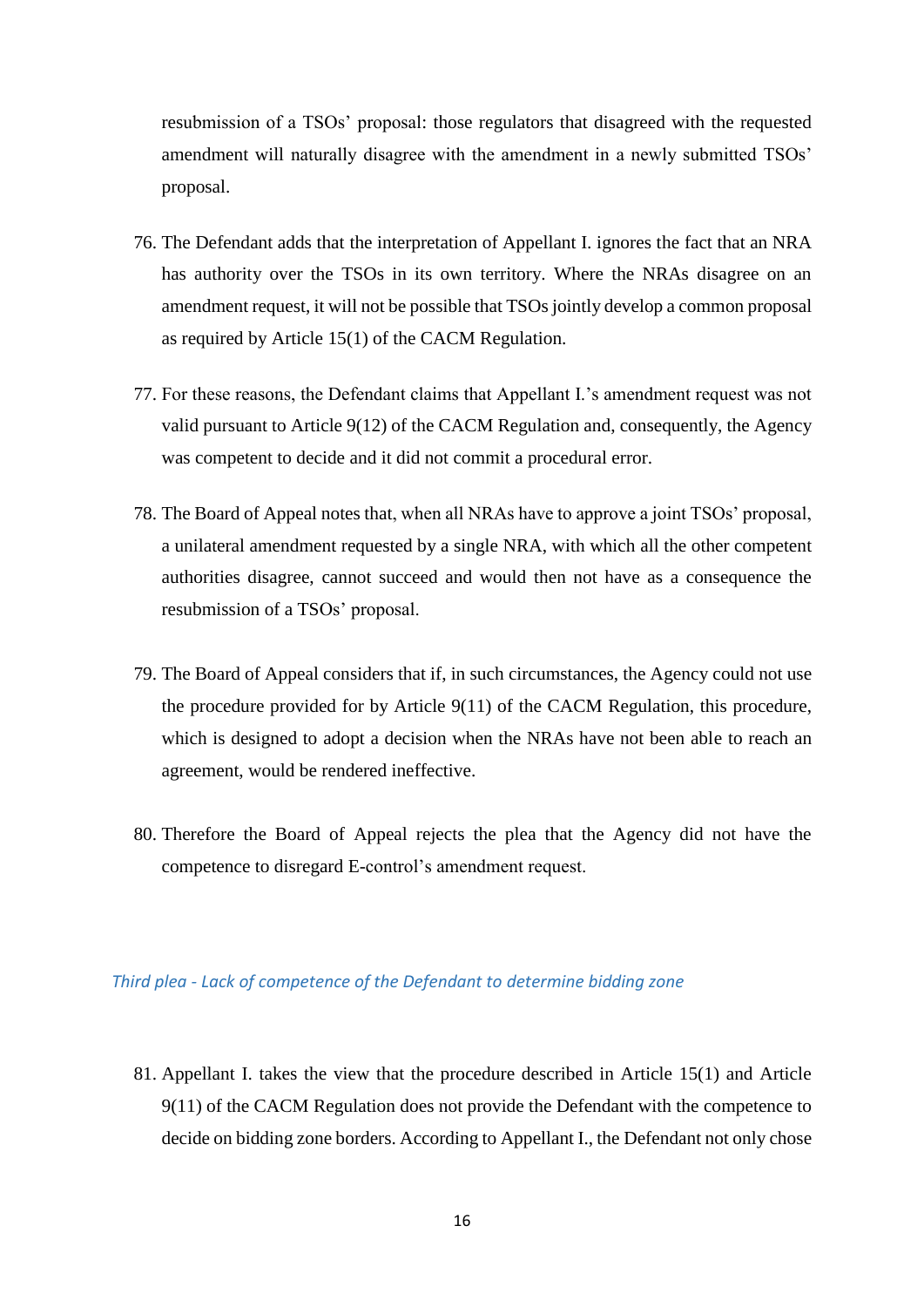a wrong procedure but, by doing so, acted *ultra vires* and interfered with the competences of the Member States.

- 82. Appellant I. considers that Article 15 of the CACM Regulation only refers to existing bidding zone borders, which are to be included in a CCR and not the introduction of new bidding zones. A change of existing bidding zones does not fall into the scope of Article 15 of the CACM Regulation and, therefore, the Agency should have used the review process laid down in Article 32 of the CACM Regulation, which is the only procedure available to change existing bidding zones.
- 83. According to Appellant I., it comes from the structure of the CACM Regulation that the determination of the CCRs is clearly distinguished from the configuration of the CCRs, as regards the procedure and the applicable criteria.
- 84. Appellants III. and IV. provide literal, systemic, teleological and historical interpretations of the relevant articles of the CACM Regulation and refers to case law in support of the same view.
- 85. According to their literal interpretation, the term 'define' in Article 15(2) of the CACM Regulation is linked to a descriptive process and not to a prescriptive or normative one; they further refer to the verb tenses in Article 15(2) letter c) and to the different terminology ('determine' and 'define') used in Article 15(1) and (2).
- 86. According to Appellants III. and IV.'s systemic interpretation of that the localisation of Article 15 within the CACM Regulation in a chapter entitled "Capacity Calculation" and not in the chapter entitled "Bidding Zone Configuration" indicates that it may not serve as a basis of normative changes to or of the existing bidding zones. Articles 30 to 32 of the CACM Regulation provide a specific procedure for configuration of bidding zones. The Agency may initiate this procedure but it is not part of the decision-making process itself.
- 87. The teleological interpretation of Article 15 of the CACM Regulation refers to the purpose to ensure the determination of all CCRs shortly after the Regulation has been entered into force.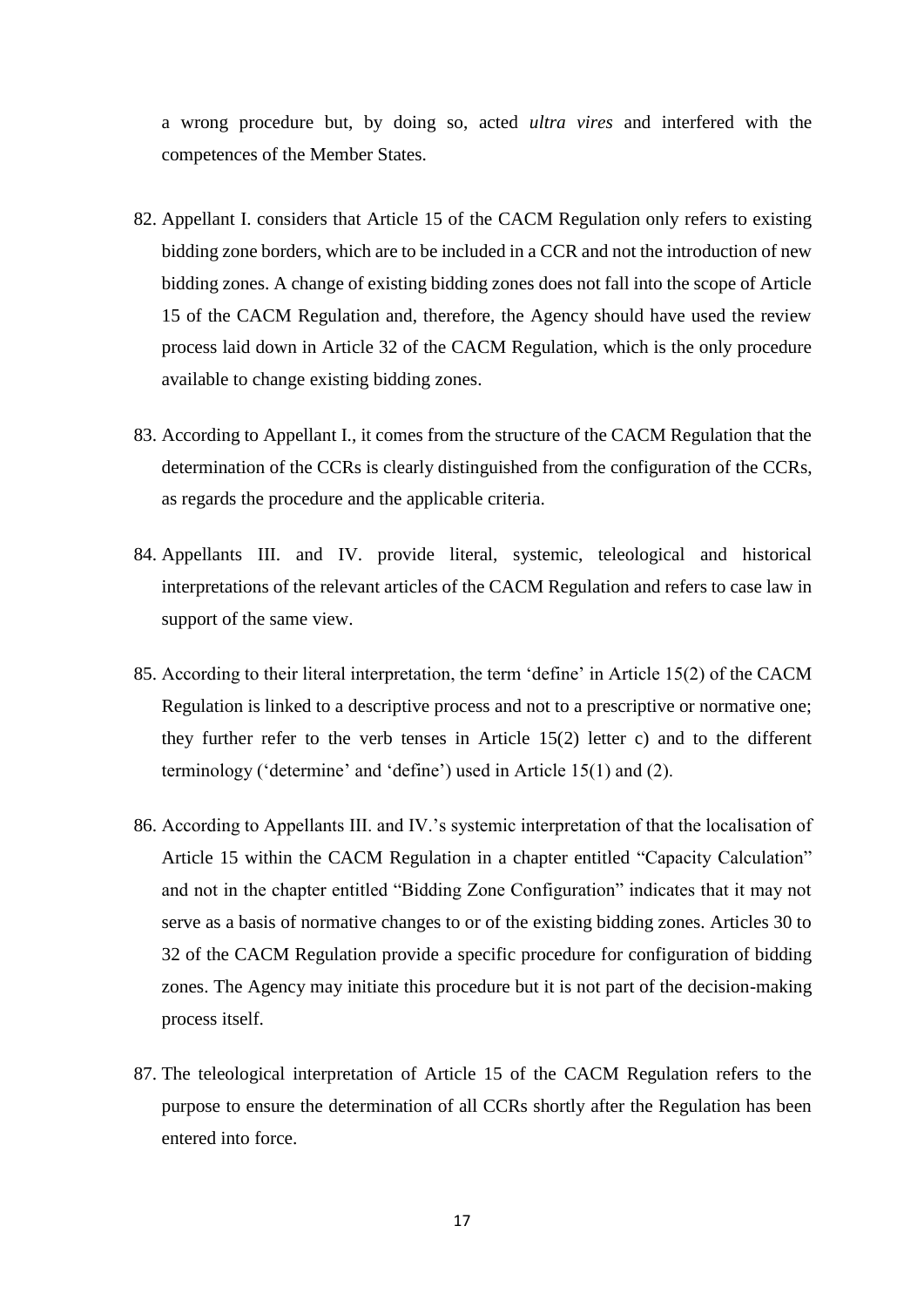- 88. As regards the historical interpretation, Appellants III. and IV. add that CACM Regulation was strongly influenced by the Network Code proposed by ENTSO-E, which distinguishes between determination and configuration of capacity calculation regions.
- 89. Appellants III. and IV. refer to par. 87 of the decision of the General Court of the CJEU in case T-671/15 which made a distinction between 'determination of capacity calculation regions pursuant to Article 15' and 'final outcome of bidding zone review process pursuant to Article 32' of the CACM Regulation.
- 90. Appellants III. and IV. add that the introduction of capacity allocation based on Article 15 of the CACM Regulation is an *ultra vires* act of the Agency as well, since it did not have competence to do so. Nor did the Agency have a competence to decide on new bidding zone borders or capacity allocation on the basis of Article 8 of Regulation (EC) 713/2009.
- 91. The Defendant indicated in its defence that the Contested Decision was correct in finding that a new bidding zone border could be introduced in the course of determination of CCRs and of the definition of bidding zones pursuant to Article 15 of the CACM Regulation. It referred to the letter which was enclosed as Annex 7 to the defence.<sup>7</sup>
- 92. The Board of Appeal notes that Article 15 of the CACM Regulation provides that the proposal of the TSOs "*shall define the bidding zone borders attributed to TSOs*" who are members of each CCR. The word "*define*" may be understood in a descriptive sense as well as in a prescriptive and normative one. The German version of the CACM Regulation uses the verb "*festlegen*", which has a prescriptive and normative sense. Hence, the letter of Article 15 of the CACM Regulation does not exclude the ability to decide on bidding zones as part of the procedure it sets out.
- 93. The regulatory design of the CACM Regulation is based on a gradual integration approach. Recital (1) highlights the importance of "*the urgent completion of a fully functioning and interconnected market*" is crucial to the objectives of the Union policy on energy.

<sup>&</sup>lt;sup>7</sup> Letter of the European Commission of 27 January 2017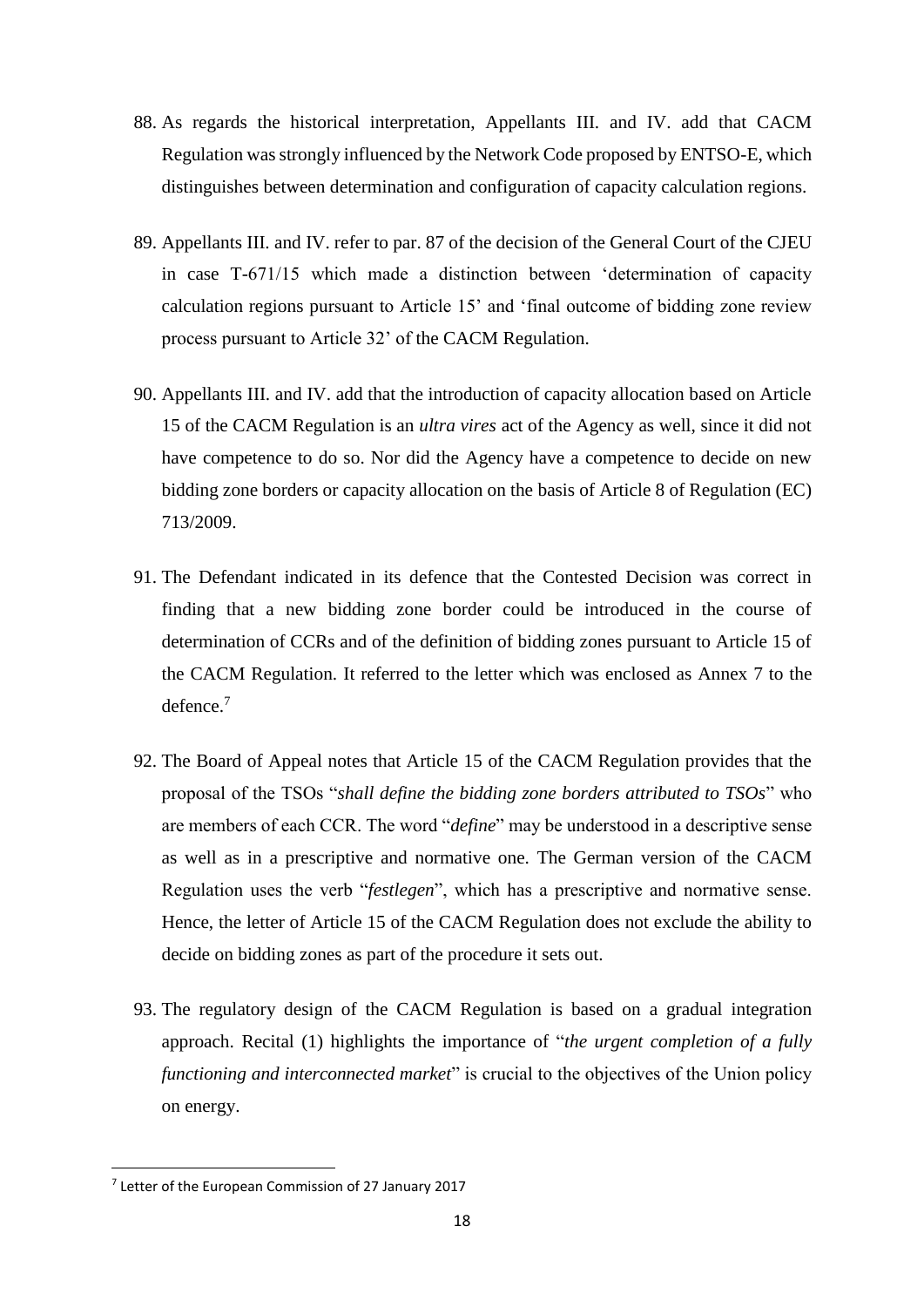- 94. Article 15 of the CACM Regulation provides for a procedure to define the CCRs as an initial step in the implementation of the regulation, since the TSOs are required to jointly develop a common proposal within three months of its entry into force.
- 95. By contrast, Articles 32 to 34 of the CACM Regulation provides for a procedure to review the existing bidding zones configuration, which takes place in a different timeframe: the TSOs develop the methodology and assumptions and propose alternative bidding zones, the participating NRAs may require coordinated amendments within three months, and the TSOs shall submit a joint proposal within 15 months of the decision to launch a review, on which the NRAs have six months to agree. The procedure has the task, among others, to review the overall market efficiency, the stability and robustness of bidding zones and it shall include scenarios which take into account a range of likely infrastructure developments throughout the period of ten years starting from the year following the year in which the decision was taken. It is reasonable to consider that these two procedures deal with the design of bidding zones at different integration phases.
- 96. Recital (11) of the CACM Regulation refers to a sequence between the initial definition of bidding zones and subsequent modifications: "*Bidding zones reflecting supply and demand distribution are a cornerstone of market-based electricity trading and are a prerequisite for reaching the full potential of capacity allocation methods including the flow based method. Bidding zones therefore should be defined in a manner to ensure efficient congestion management and overall market efficiency. Bidding zones can be subsequently modified by splitting, merging or adjusting the zone borders. The bidding zones should be identical for all market time-frames. The review process of bidding zone configurations provided for in this Regulation will play an important role in the identification of structural bottlenecks and will allow for more efficient bidding zone delineation*."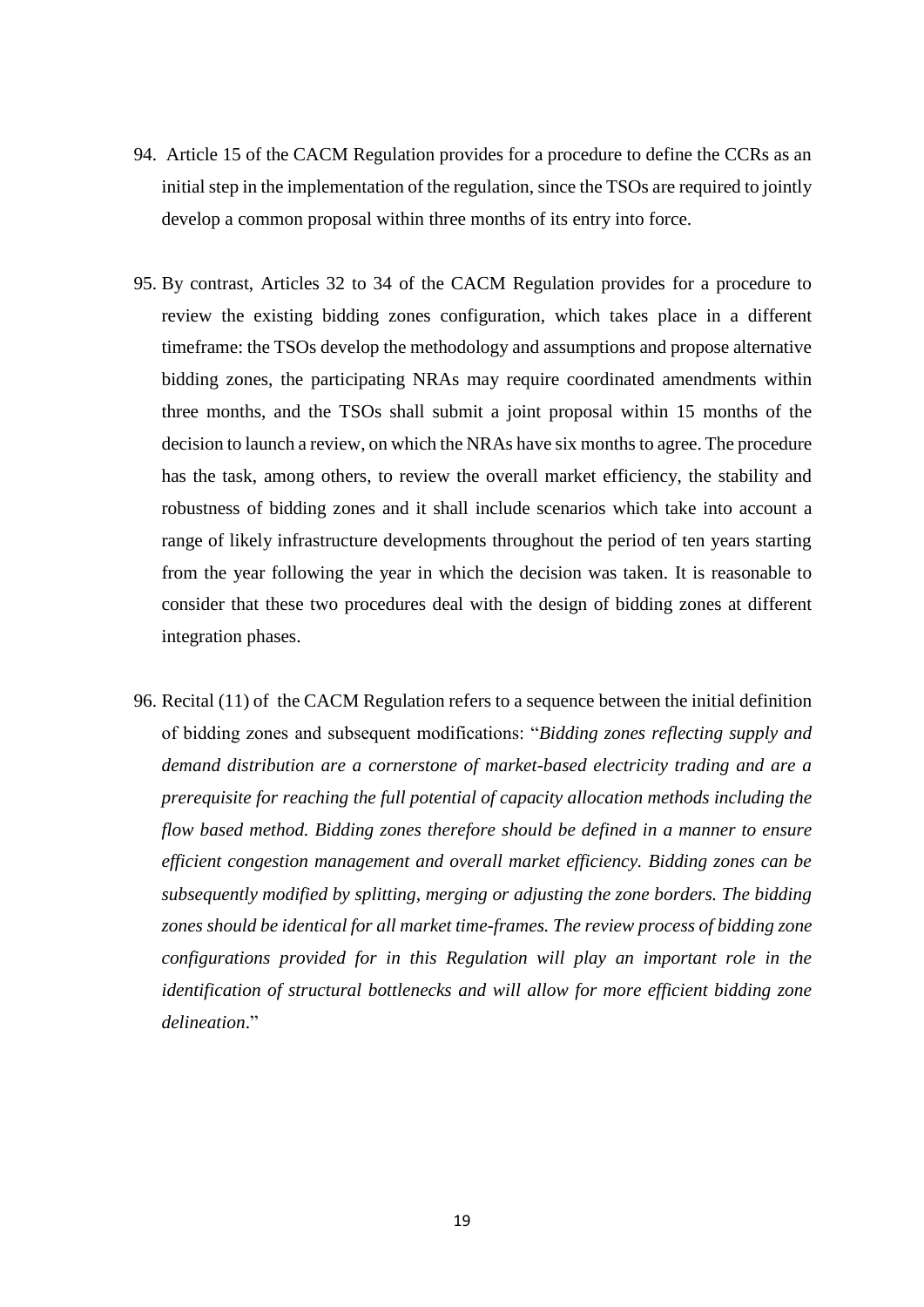- 97. The main goal of the relevant EU legislation<sup>8</sup> is to complete the internal market of electricity and to create a level playing field for all electricity undertakings established in the Union. Congestion management is one of the initial tasks.
- 98. Considering that the initial determination of CCRs is linked to Article 15(2) of the CACM Regulation by the definition of bidding zone borders, and noting that Recital (11) stresses that the initial definition of bidding zones "*in a manner to ensure efficient congestion management and overall market efficiency*" is critical, it is reasonable to conclude that a procedure to determine CCRs based solely on the existing bidding zones would not be effective and would not achieve the required goals.
- 99. The purpose of Regulation (EC) 714/2009 and the CACM Regulation is to address network congestion problems with non-discriminatory market based solutions which give efficient economic signals to the market participants and transmission system operators involved.<sup>9</sup>.
- 100.The procedure of Article 15 of the CACM Regulation should be considered as allowing to change the definition of bidding zones as part of the initial definition of CCRs, independently from the procedure to review of bidding zones provided for in Articles 32 to 34, in order to address congestion problems in an efficient manner from the outset of the implementation of the CACM Regulation. Limiting the determination of bidding zone borders to the procedure established in Article 32 of the CACM Regulation, and imposing that the initial definition of CCRs should rely on existing bidding zones, would not be consistent with the goals of the CACM Regulation, and of Regulation 714/2009.
- 101.For these reasons the Board of Appeal concluded that the Defendant did not act *ultra vires* and had competence to introduce a new bidding zone in order to define CCRs pursuant to Article 15 of the CACM Regulation.

 $8$  Recitals (4), (5) and (7) of Regulation (EC) 714/2009

<sup>9</sup> Article 16(1) of Regulation (EC) 714/2009 and Recital (3) of the CACM Regulation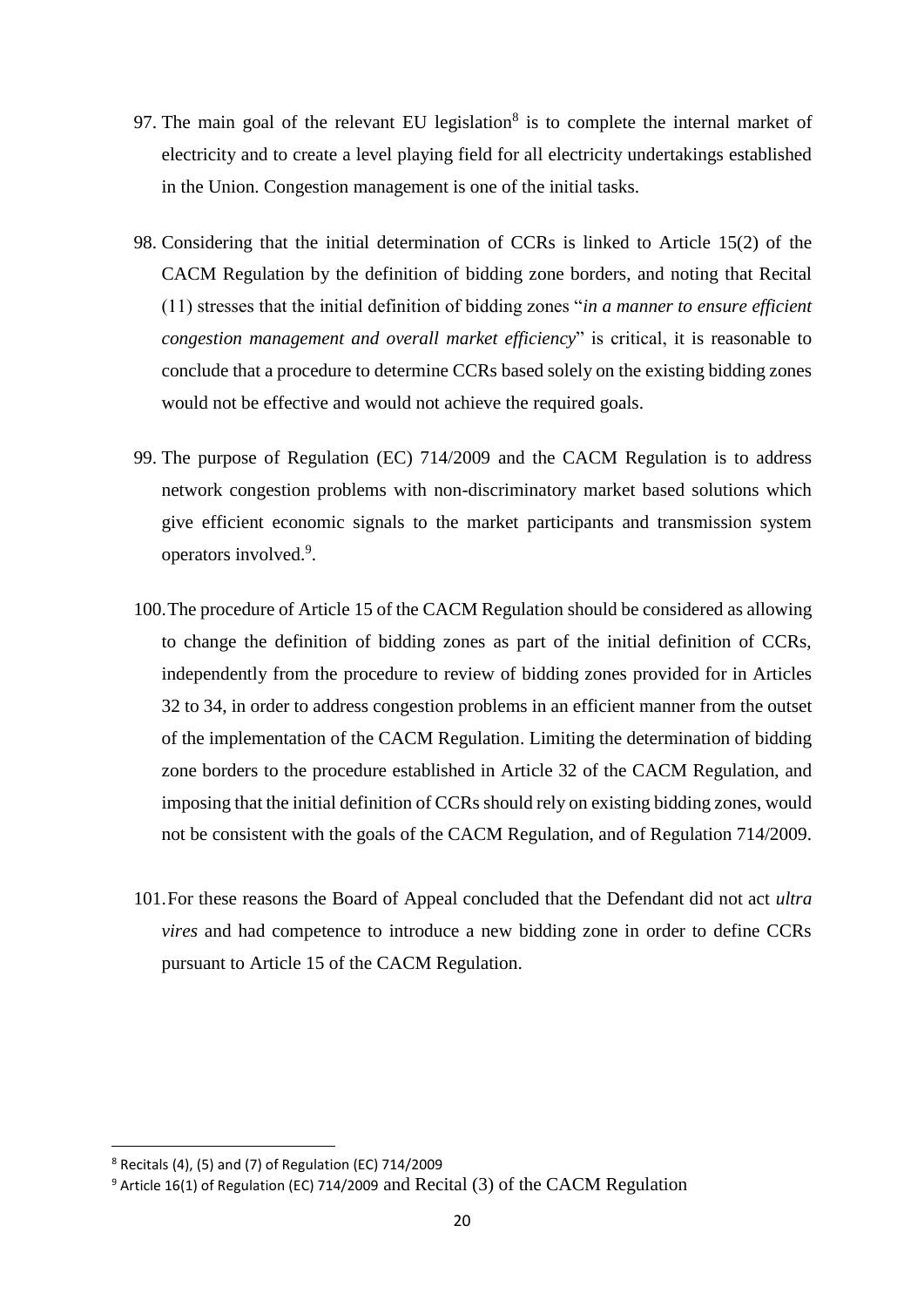#### *Fourth plea – No proof of congestion on the German-Austrian border*

- 102. Appellant I. submits that the Contested Decision does not offer sufficient proof that a structural congestion exists on the German-Austrian border. Appellant I. requests the Board of Appeal to collect information from the German TSOs concerning capacity constraints inside Germany referring to Article 21(3)(c) and (d) of the Rules of Procedure.
- 103. Appellants III. and IV. contend that the Contested Decision was based on the erroneous assumption of structural congestion on the German-Austrian border and it is not in line with the definition of congestion of Regulation (EC) 714/2009 and that of the CACM Regulation. The restriction of the transmission capacity contradicts Article 16(3) and clause 1.1. of Annex I. of Regulation (EC) 714/2009 as well as to its objectives and, further, the Agency's assessment does not consider the requirements set up in Article 33 of the CACM Regulation.
- 104. The Defendant consider that the Appellants intend to narrow the interpretation of the term 'congestion' in Article 2(2)(c) of Regulation (EC) No 714/2009 to the effect that the existence of congestion could only be assessed at the level of individual network elements, in complete isolation from the interconnected system.
- 105. The Defendant referred to that the Contested Decision identified which network elements in the CORE CCR are structurally physically congested within the meaning of Article 2(19) of the CACM Regulation and it established a direct and significant causal link between the request for trade at German-Austrian border and the identified structurally physically congested elements. According to the defendant, this causal link is constant, stable and consistent and, therefore, meets the criteria established in Article 2(19) of the CACM Regulation.
- 106. The Board of Appeal found that it is not debated that congestion, physical congestion and structural congestion, need to be defined according to the definitions of Article  $2(2)(c)$  and Annex I of Regulation (EC) 714/2009 and Articles 2(18) and (19) of the CACM Regulation. However the Parties disagree on the methodology that has to be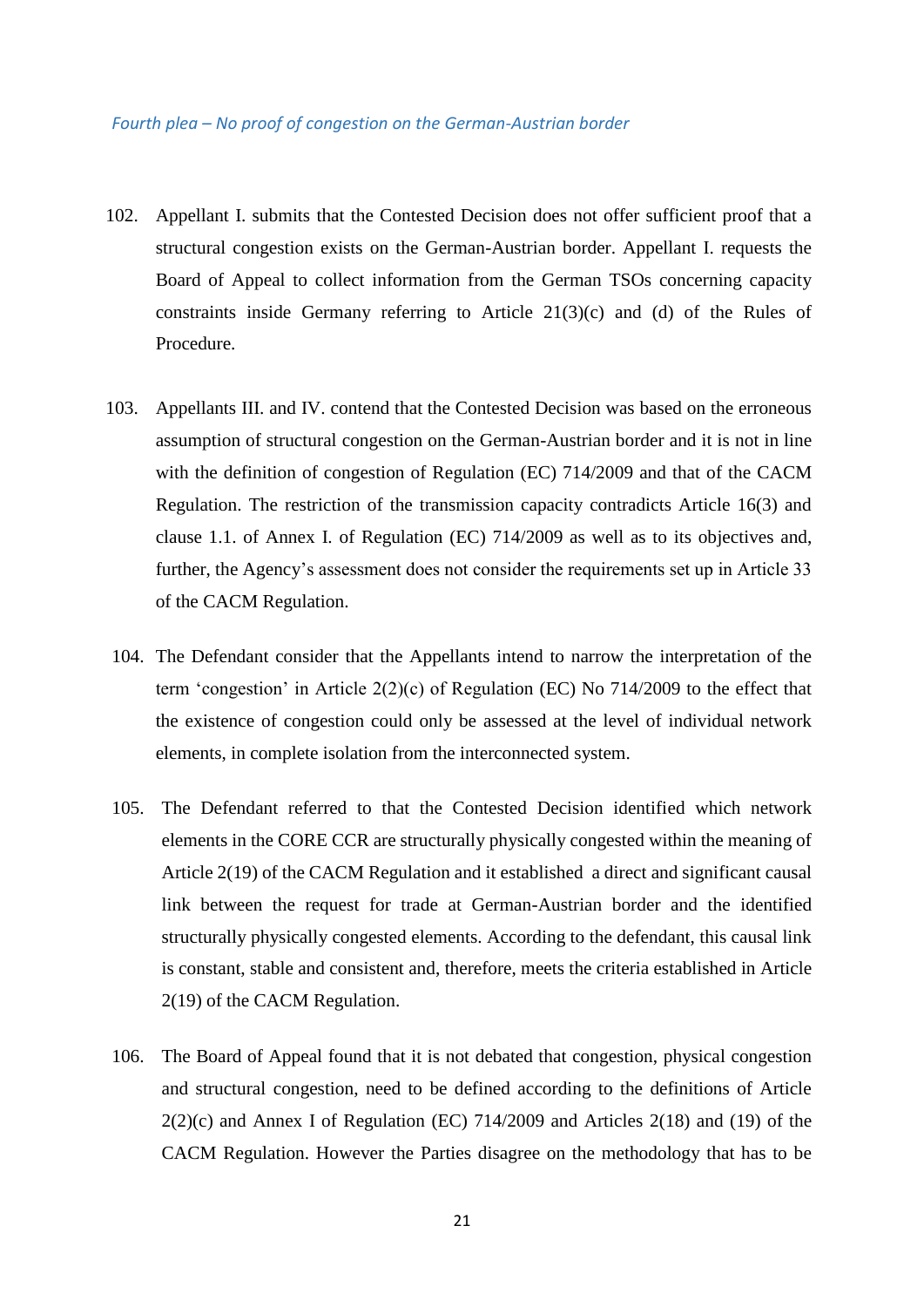employed in order to determine congestion, in particular structural congestion, in order to apply the above-mentioned definitions.

- 107. According to settled case-law of the Court of the European Union<sup>10</sup>, when complex economic and technical issues are involved, the appraisal of the facts is subject to more limited judicial review.
- 108. The Board of Appeal considers that in the limited timeframe given to decide on the Contested Decision, and with regard to the complex economic and technical issues involved, it should not carry out its own analysis of the correct methodology to define congestion but control only whether the Defendant made a manifest error of assessment. The Board of Appeal therefore considers that the Agency should be granted a certain *margin of appreciation* of methodological nature to precise the concrete requirements to be met to asses that there is a situation of structural congestion.
- 109. In the course of this control, the Board of Appeal found that Appellants I., III. and IV. had neither established that (i) the Contested Decision had not relied on factually accurate, reliable and consistent evidence, (ii) nor the Decision relied on evidence, in particular its Technical Justification Document that did not contain all the information which had to be taken into account in order to assess a complex situation; and (iii) nor the Decision insufficiently substantiated the conclusions drawn from the evidence.
- 110. With regard to these conclusions, the Board of Appeal considers that Appellants I., III. and IV. have not established that the Contested Decision was based on a manifest error of assessment, nor that it is insufficiently motivated.
- 111. The Board of Appeal further notes that with regard to the burden of proof, it is the Parties' duty to provide the necessary evidences in the appeal proceeding and, therefore, it is irrelevant to request the Board of Appeal to collect evidences from third persons to which Appellant I. intends to refer.

<sup>10</sup> Case C-12/03 P par. 39*;* Case T-201/04 par. 89; Case T-301/04 par. 95; Case T-398/07 par. 62; Case C-452/10 par. 103; Joined Cases T-29/10 and T-33/10 par. 103; Case T-68/89 par. 160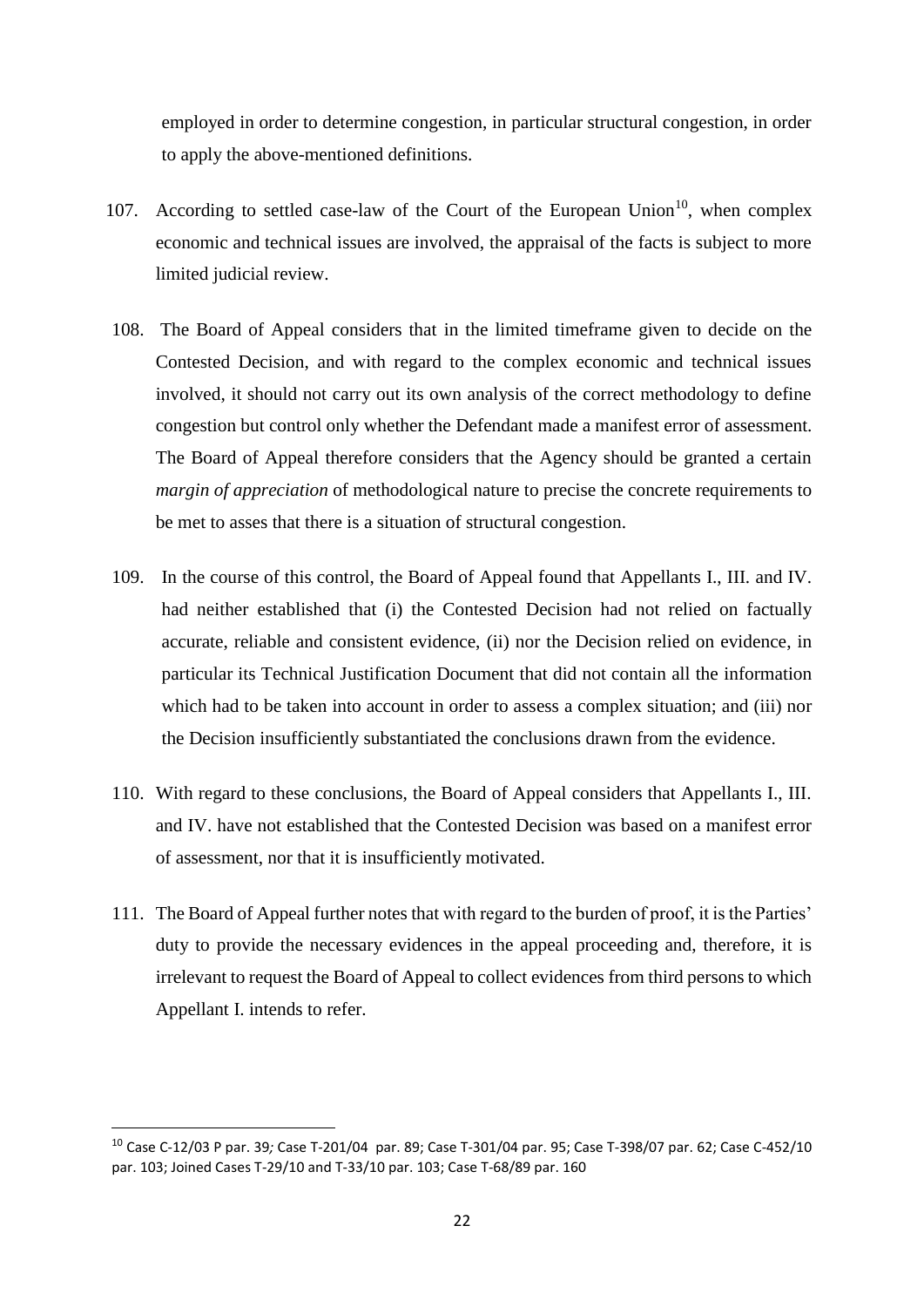#### *Fifth plea - Violation of the principle of proportionality*

- 112. Appellant I. takes the view that the Contested Decision or its annexes do not show that a capacity allocation mechanism on the German-Austrian border was a proportionate response to supposed problems of network stability. ACER Opinion No. 09/2015 as well as the Contested Decision on the technical justification lack any analysis on the effects of the split of the German-Austrian market and does not provide thorough evaluation of alternative solutions. Therefore, the Defendant disregarded Article 16 of Regulation (EC) 714/2009 on the proportionality principle.
- 113. The Defendant submits that capacity allocation mechanism is the only mechanism that can maintain operational security and simultaneously maximise economic efficiency in case of structural congestion problems. For this reason, according to the Defendant, the proposed measure is proportionate and none of the other alternative measures meets the requirements of Article 16 of Regulation (EC) No 714/2009.
- 114. The Board of Appeal found that the Appellants did not establish that the Contested Decision was not appropriate to achieve the congestion management requirements set out by Regulation 714/2009 and by the CACM Regulation, nor that it went beyond what was necessary in order to attain this objective. Hence it rejects the plea that the Contested Decision violated the principle of proportionality.

### *Sixth plea – Violation of Articles 34, 35, 101 and 102 of the Treaty*

- 115. Appellant I. submits that, due to the lack of proof of structural congestion and the proportionality in the applied measure, the Contested Decision, which requires TSOs and NRAs to restrict cross-border flow of electricity, infringes Articles 34 and 35 TFEU which prohibit quantitative restrictions on imports and exports between the Member States and all measures having equivalent effects.
- 116. Appellant I. also contends that the prescribed market division would lead to discrimination between different groups of consumers depending on their locations and orders undertakings to act contrary to Article 101 and 102 TFEU.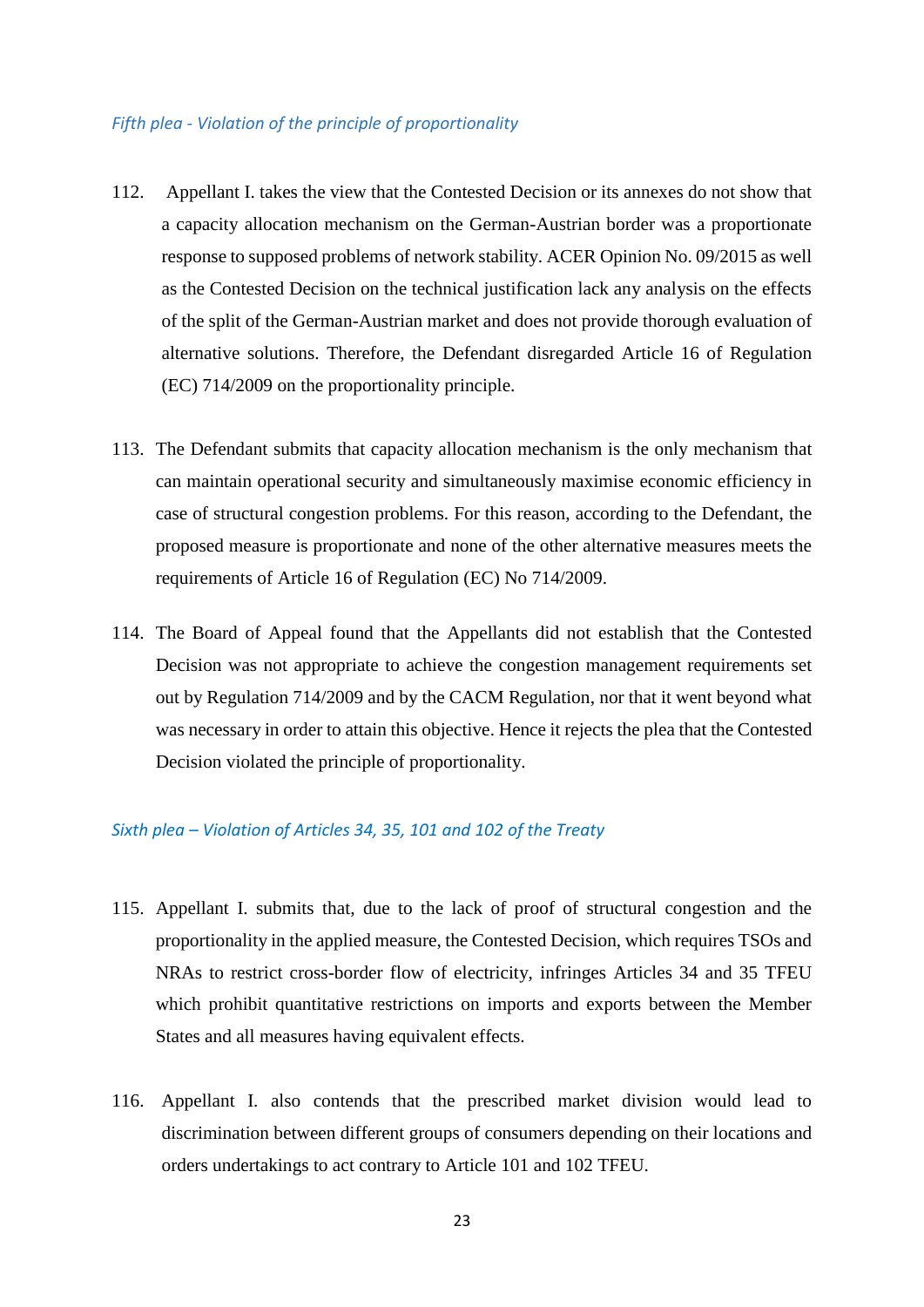- 117. Appellants III. and IV. came to similar conclusion.
- 118. The Defendant contends that it is not clear how competition between trade requests for scarce capacity of the network has negative effects on the integration and competitiveness of the market. In order to avoid the potentially negative impacts, the Decision invites the involved regulatory authorities to investigate mitigating measures.
- 119. The Board of Appeal found that, assuming the Contested Decision could be assessed in the light of Articles 34 and 35 or of Articles 101 and 102 of the TFEU, the Appellants did not establish that the Contested Decision met the cumulative criteria required to substantiate a breach of any of these provisions.

#### *Seventh plea – Violation of procedural rules*

- 120. Appellants III. and IV. submits that the Defendant exceeds its competence and misuses its power by declaring the non-binding ACER Opinion No 09/2015 binding by including it into Annex V. of the Decision.
- 121. According to Appellants III. and IV., the Defendant infringed also the principle of good faith, the prohibition of surprises and the right to be heard under Article 41 CFR by providing significantly incomplete information, inadequate reasoning and no comprehensive clarification, nor access to the complete case file to Appellant I.
- 122. The Defendant considers the Appellants' interpretation on the right to be heard is erroneous. Appellant I. was consulted several times and it did not request access to the complete case file. The disagreement with the arguments of Appellant I. does not mean the infringement of the right to be heard.
- 123. The Defendant argues that in particular in Annexes II to IV of the Decision the Agency provides all the relevant facts, assessed them with all due care and gave an adequate explanation. Moreover, in particular, in Annexes II and III the Defendant reported on both the comments made by stakeholders.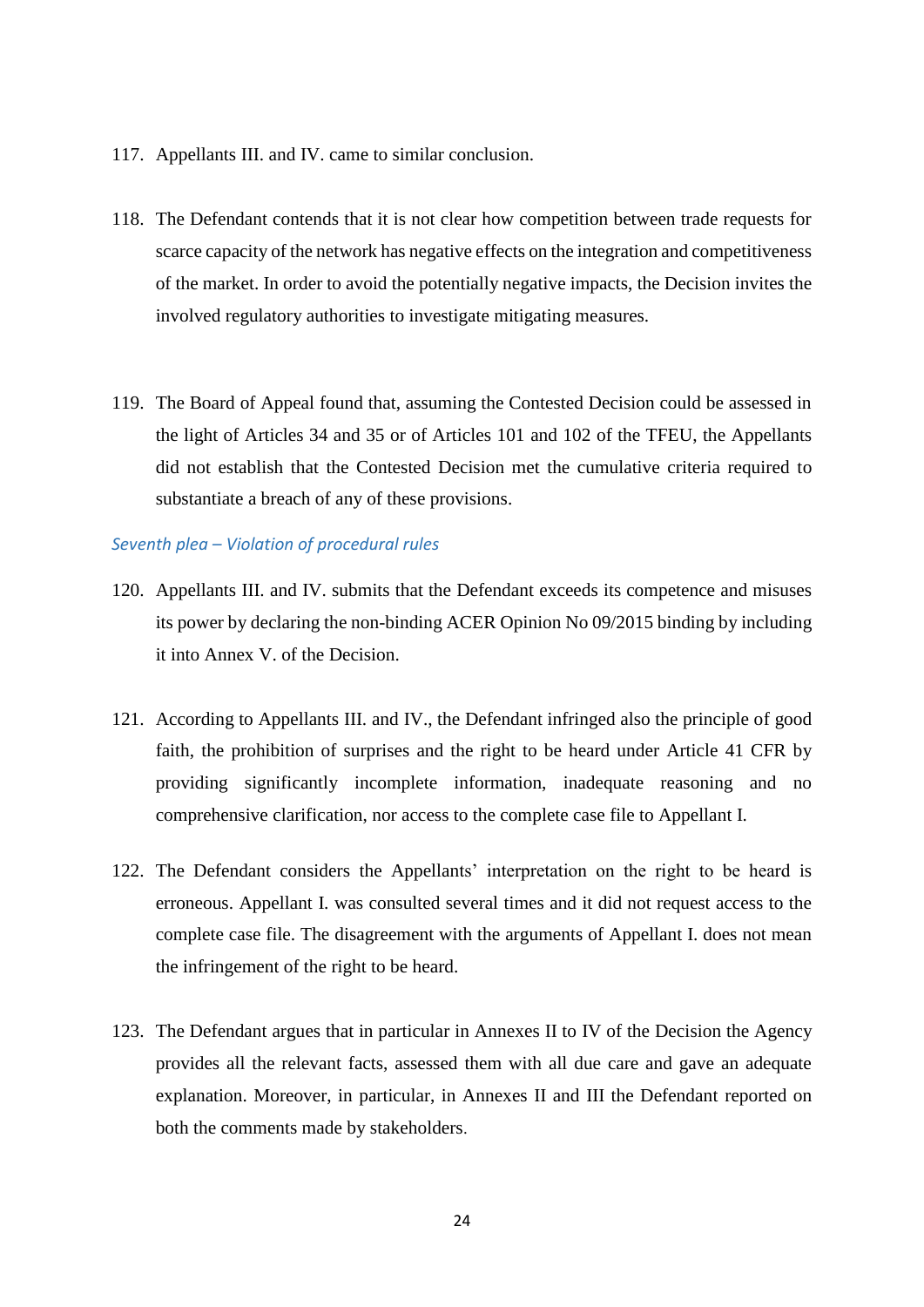- 124. The Board of Appeal found that the right to be heard and other procedural rights referred to in the appeals are not absolute rights. Their purpose is not to create abstract procedural obstacles, but to protect the rights of the addressees and other persons concerned by a decision, as provided for by the regulations applicable to such decision and by relevant case law.
- 125. The procedures set out in Article 8(1) of Regulation 713/2009 and Articles 9 and 15 of the CACM Regulation, which specifically deal with the right to be heard, namely by providing for the direct participation of interested parties at different stages and for a public consultation to be held. The Appellants do not establish that the procedure leading to the Contested Decision did not comply with these requirements.
- 126. As for the duty for state reasons, it is settled case  $law<sup>11</sup>$  that the degree of precision of the reasoning must be weighed against practical realities as well as against time and available technical facilities for making such decision. A proper justification of the Decision, adopted under the procedure established in Articles 15 and 9 of the CACM Regulation, does not require the Defendant to perform the analyses required by the bidding zone review process under Article 32 of the CACM Regulation. This is a special procedure that is governed by its own special provisions and by the general principles of EU law.
- 127. As regards ACER Opinion No 09/2015, the Board of Appeal found that the fact of including it into Annex V. of the Decision did not give it a binding nature, but had the effect of including it among the evidence supporting the Decision. In this respect, the Board of Appeal noted that the Technical Justification Document updated and completed the analysis made in this opinion.
- 128. As noted above in the assessment of the fourth plea, the Board of Appeal found that the Appellants had not established the Contested Decision was insufficiently motivated in the view of the procedural rules applicable to such decision.

<sup>11</sup> T-587/14, par. 31., 16/65 (EU:C:1965:117)